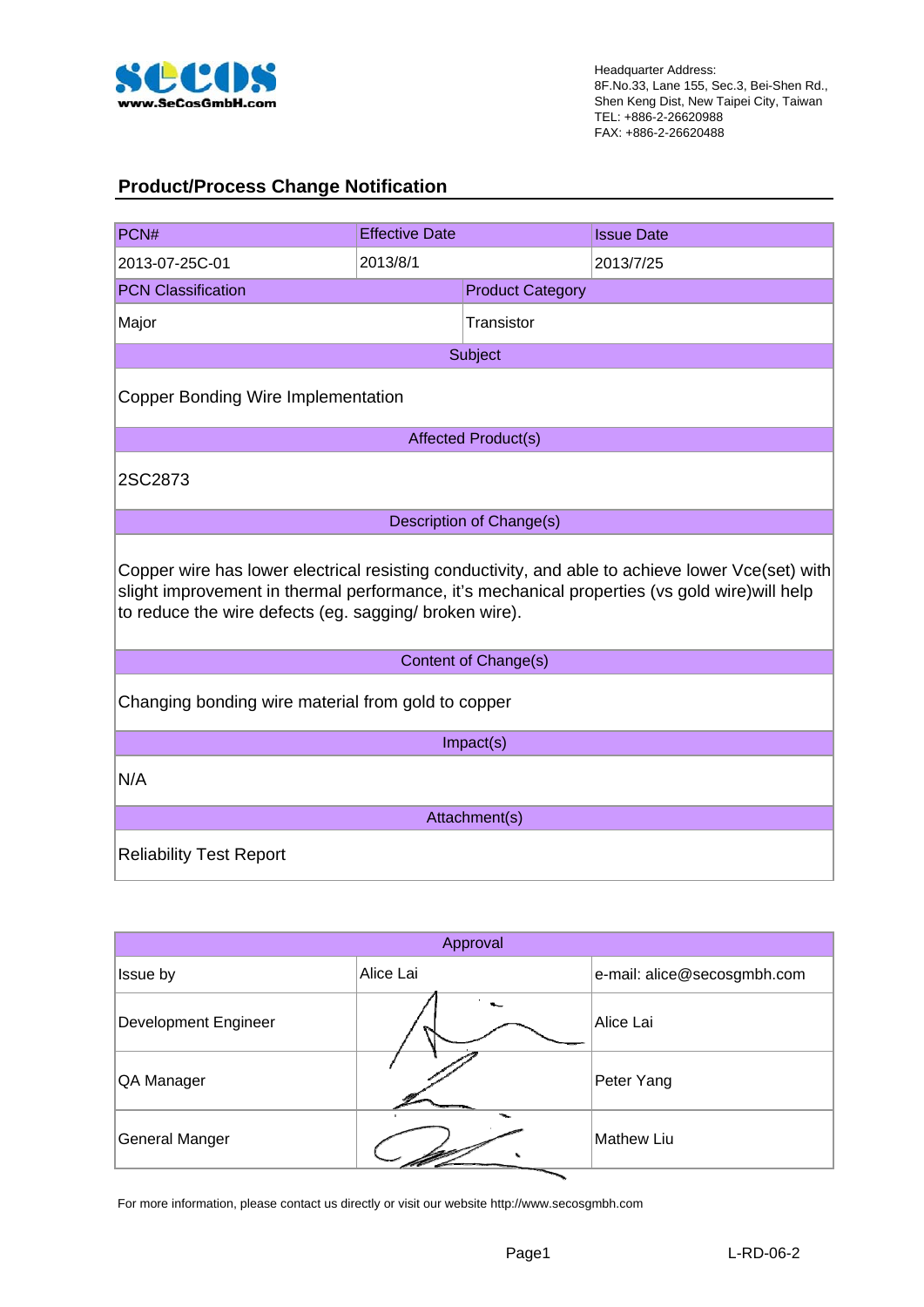

#### **Reliability Testing Summary Report**

Date: 2013/07/22 Document No.: SG13 -07- 22

| <b>Test Item</b>                                                   | P/N                  | <b>Test Condition</b>                                                                                      | (LTPD) | <b>Sample</b><br><b>Numbers</b> | <b>Allow Fall</b><br><b>Numbers</b> | Fall<br><b>Numbers</b> | <b>Result</b> |
|--------------------------------------------------------------------|----------------------|------------------------------------------------------------------------------------------------------------|--------|---------------------------------|-------------------------------------|------------------------|---------------|
| <b>HTRB</b><br><b>High Temp</b><br><b>Reverse Bias</b>             | 2SC2873              | $100 \pm 10^{\circ}$ C, 80% VR,<br>$T = 1000$ hrs                                                          |        | 77                              | $\mathbf 0$                         | $\mathbf 0$            | <b>ACC</b>    |
| <b>HTSL</b><br><b>High Temperature</b><br>Storage Life             | 2SC2873              | $150^{\circ}$ C, T = 1000 hrs                                                                              |        | 77                              | $\mathbf 0$                         | $\mathbf 0$            | <b>ACC</b>    |
| <b>PCT</b><br><b>Pressure Cooker</b><br>Test                       | 2SC2873              | 121°C, 29.7PSIG,<br>168 hrs                                                                                |        | 77                              | $\boldsymbol{0}$                    | $\mathbf 0$            | <b>ACC</b>    |
| <b>TCT</b><br>Temperature Cycle<br>Test                            | 2SC2873              | -55°C/30min,<br>150℃/30min,<br>For 1000 Cycle                                                              |        | 77                              | $\mathbf 0$                         | $\pmb{0}$              | <b>ACC</b>    |
| <b>THT</b><br><b>High Temperature</b><br><b>High Humidity Test</b> | 2SC2873              | $85 \pm 2^{\circ}$ C, RH= $85 \pm 5\%$ ,<br>1000 hrs                                                       |        | 77                              | $\mathbf 0$                         | $\mathbf 0$            | <b>ACC</b>    |
| Solder ability                                                     | 2SC2873              | $245 \pm 5^{\circ}$ C, 5Sec the inspected<br>area of each lead must have<br>95% solder coverage<br>minimum |        | 10                              | $\mathbf 0$                         | $\mathbf 0$            | <b>ACC</b>    |
|                                                                    |                      |                                                                                                            |        |                                 |                                     |                        |               |
|                                                                    |                      |                                                                                                            |        |                                 |                                     |                        |               |
| Judgment:<br>qualified                                             | unqualified          |                                                                                                            |        |                                 |                                     |                        |               |
|                                                                    |                      | Testing Start Date: 2013.06.01 Testing End Date: 2013.07.22                                                |        |                                 |                                     |                        |               |
| Tester: Leo Hsia                                                   | Approval: Peter Yang |                                                                                                            |        |                                 |                                     |                        |               |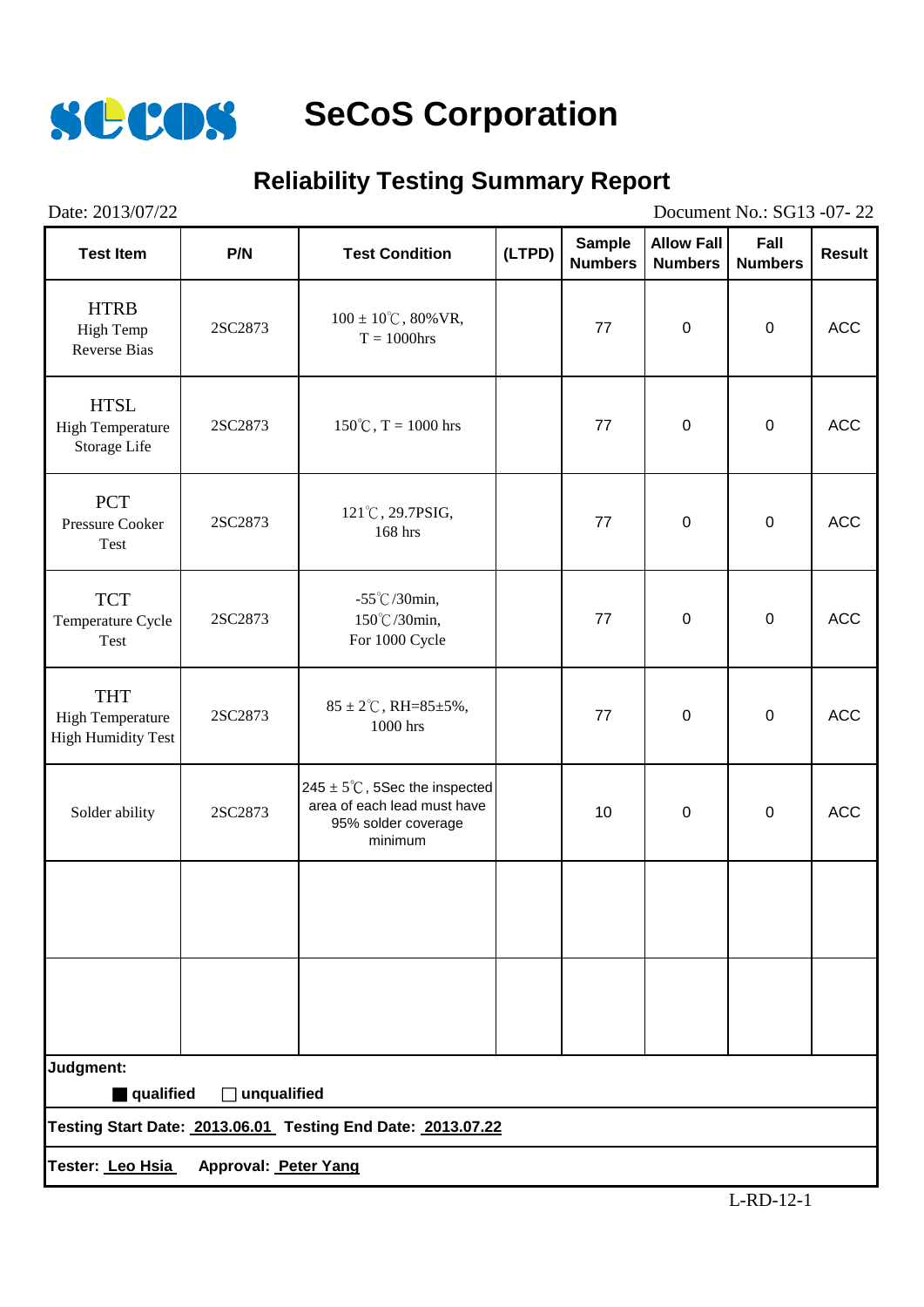## **High Temperature Reverse Bias Test Data**

Date: 2013/07/22

Report No : T130722-001

Part No : 2SC2873

Test Equipment: JUNO Test System DTS-1000

Test Condition :  $V(BR)CEO > 50V$ ,  $70 < HFE < 240$ ,  $VCE(sat) < 500mV$ 

Test Condition:  $100 \pm 10^{\circ}$ C,  $80\%$  VR, T = 1000 hrs

Test Date: 2013.06.03 ~ 2013.07.16

Test Standard : JESD22 STANDER Method-A108

Operator: Bruce Chang

|                |                   | <b>Before</b> |                 |                   | After      |                 |
|----------------|-------------------|---------------|-----------------|-------------------|------------|-----------------|
| N <sub>o</sub> | $V_{(BR)CEO} (V)$ | <b>HFE</b>    | $VCE(sat)$ (mV) | $V_{(BR)CEO}$ (V) | <b>HFE</b> | $VCE(sat)$ (mV) |
| $\mathbf{1}$   | 63.28V            | 161           | 117.8mV         | 61.60V            | 145        | 122.7mV         |
| $\overline{2}$ | 61.09V            | 150           | 115.0mV         | 59.87V            | 170        | 117.5mV         |
| 3              | 66.37V            | 152           | 121.0mV         | 64.33V            | 141        | 113.3mV         |
| $\overline{4}$ | 64.12V            | 140           | 118.4mV         | 57.69V            | 170        | 122.5mV         |
| 5              | 65.04V            | 155           | 124.1mV         | 60.61V            | 139        | 121.1mV         |
| 6              | 64.55V            | 147           | 121.9mV         | 62.09V            | 160        | 113.1mV         |
| $\overline{7}$ | 66.56V            | 169           | 124.5mV         | 57.45V            | 140        | 115.7mV         |
| $\overline{8}$ | 62.71V            | 169           | 122.9mV         | 62.62V            | 159        | 124.0mV         |
| 9              | 57.26V            | 159           | 124.3mV         | 58.45V            | 158        | 118.6mV         |
| 10             | 63.83V            | 143           | 112.4mV         | 57.76V            | 159        | 115.8mV         |
| 11             | 58.02V            | 135           | 125.2mV         | 62.68V            | 164        | 118.6mV         |
| 12             | 63.70V            | 141           | 125.1mV         | 56.82V            | 155        | 113.9mV         |
| 13             | 62.18V            | 147           | 124.7mV         | 66.81V            | 147        | 119.1mV         |
| 14             | 63.34V            | 142           | 117.9mV         | 62.41V            | 148        | 125.5mV         |
| 15             | 56.71V            | 143           | 115.2mV         | 57.30V            | 144        | 115.8mV         |
| 16             | 66.03V            | 142           | 117.0mV         | 64.37V            | 151        | 123.7mV         |
| 17             | 65.89V            | 153           | 123.9mV         | 62.52V            | 162        | 120.6mV         |
| 18             | 57.40V            | 143           | 116.5mV         | 56.75V            | 150        | 115.4mV         |
| 19             | 61.77V            | 135           | 120.1mV         | 60.80V            | 169        | 122.9mV         |
| 20             | 64.33V            | 153           | 114.7mV         | 66.04V            | 152        | 124.0mV         |
| 21             | 62.05V            | 159           | 113.2mV         | 56.82V            | 161        | 116.9mV         |
| 22             | 65.26V            | 153           | 113.2mV         | 56.78V            | 158        | 120.8mV         |
| 23             | 62.10V            | 163           | 113.5mV         | 61.35V            | 152        | 112.5mV         |
| 24             | 66.26V            | 167           | 122.9mV         | 62.15V            | 142        | 113.0mV         |
| 25             | 61.11V            | 164           | 113.2mV         | 65.11V            | 160        | 125.8mV         |
| 26             | 58.93V            | 136           | 115.7mV         | 61.75V            | 166        | 113.8mV         |
| 27             | 64.12V            | 153           | 123.6mV         | 59.23V            | 142        | 121.4mV         |
| 28             | 59.63V            | 145           | 119.4mV         | 63.60V            | 166        | 124.2mV         |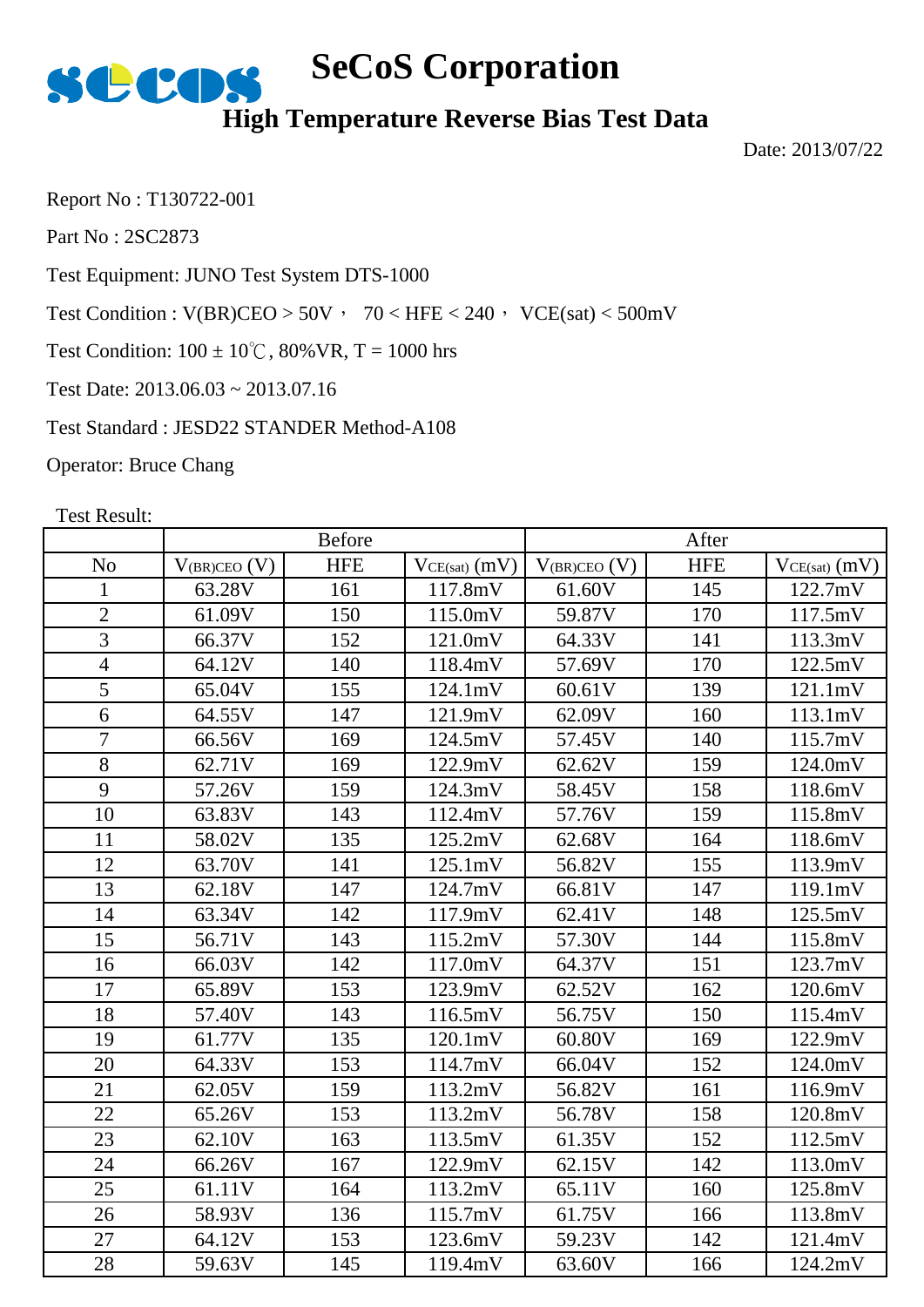## **High Temperature Reverse Bias Test Data**

Date: 2013/07/22

Report No : T130722-001

Part No : 2SC2873

Test Equipment: JUNO Test System DTS-1000

Test Condition :  $V(BR)CEO > 50V$ ,  $70 < HFE < 240$ ,  $VCE(sat) < 500mV$ 

Test Condition:  $100 \pm 10^{\circ}$ C,  $80\%$  VR, T = 1000 hrs

Test Date: 2013.06.03 ~ 2013.07.16

Test Standard : JESD22 STANDER Method-A108

Operator: Bruce Chang

|                 |                   | <b>Before</b> |                       |                   | After      |                   |
|-----------------|-------------------|---------------|-----------------------|-------------------|------------|-------------------|
| N <sub>0</sub>  | $V_{(BR)CEO} (V)$ | <b>HFE</b>    | $VCE(sat)$ $(mV)$     | $V_{(BR)CEO} (V)$ | <b>HFE</b> | $VCE(sat)$ $(mV)$ |
| 29              | 65.67V            | 146           | 116.8mV               | 64.18V            | 144        | 120.2mV           |
| 30              | 62.36V            | 171           | 122.6mV               | 64.82V            | 136        | 122.6mV           |
| 31              | 61.74V            | 169           | 115.7mV               | 63.25V            | 142        | 113.6mV           |
| 32              | 60.17V            | 140           | 119.9mV               | 59.65V            | 136        | 112.4mV           |
| 33              | 62.87V            | 156           | 125.3mV               | 65.18V            | 148        | 112.5mV           |
| $\overline{34}$ | 61.11V            | 137           | 121.6mV               | 59.34V            | 151        | 121.2mV           |
| $\overline{35}$ | 65.41V            | 158           | 119.3mV               | 56.61V            | 138        | 120.9mV           |
| $\overline{36}$ | 61.53V            | 136           | 124.2mV               | 59.22V            | 144        | 119.6mV           |
| 37              | 63.52V            | 146           | 115.6mV               | 65.20V            | 169        | 119.9mV           |
| $\overline{38}$ | 64.69V            | 163           | 119.9mV               | 64.26V            | 147        | 118.0mV           |
| 39              | 61.19V            | 150           | 116.6mV               | 60.72V            | 136        | 119.3mV           |
| 40              | 56.61V            | 144           | 113.7mV               | 61.70V            | 156        | 124.4mV           |
| 41              | 64.03V            | 137           | 122.0mV               | 57.94V            | 146        | 118.4mV           |
| 42              | 59.71V            | 157           | 114.8mV               | 59.00V            | 142        | 123.6mV           |
| 43              | 64.64V            | 159           | 115.8mV               | 58.60V            | 169        | 114.5mV           |
| 44              | 60.21V            | 137           | 115.4mV               | 59.36V            | 153        | 120.7mV           |
| $\overline{45}$ | 64.33V            | 135           | 124.3mV               | 66.53V            | 151        | 125.5mV           |
| 46              | 66.54V            | 157           | 115.7mV               | 61.96V            | 153        | 117.3mV           |
| 47              | 61.16V            | 156           | 123.6mV               | 65.41V            | 165        | 122.5mV           |
| 48              | 64.60V            | 161           | 115.7mV               | 64.94V            | 138        | 120.6mV           |
| 49              | 59.26V            | 158           | 120.0mV               | 61.82V            | 152        | 122.7mV           |
| 50              | 59.53V            | 162           | $\overline{1}17.3$ mV | 66.17V            | 165        | 116.4mV           |
| $\overline{51}$ | 62.39V            | 156           | 125.6mV               | 58.93V            | 160        | 115.9mV           |
| $\overline{52}$ | 58.60V            | 149           | 126.0mV               | 65.53V            | 137        | 120.9mV           |
| $\overline{53}$ | 63.12V            | 141           | 115.6mV               | 63.75V            | 135        | 116.3mV           |
| 54              | 56.92V            | 138           | $\overline{1}$ 18.1mV | 65.77V            | 162        | 119.1mV           |
| $\overline{55}$ | 62.15V            | 158           | 120.9mV               | 58.57V            | 167        | 113.2mV           |
| 56              | 63.42V            | 139           | 122.6mV               | 58.28V            | 139        | 122.0mV           |
| $\overline{57}$ | 58.40V            | 140           | 116.7mV               | 64.95V            | 170        | 121.9mV           |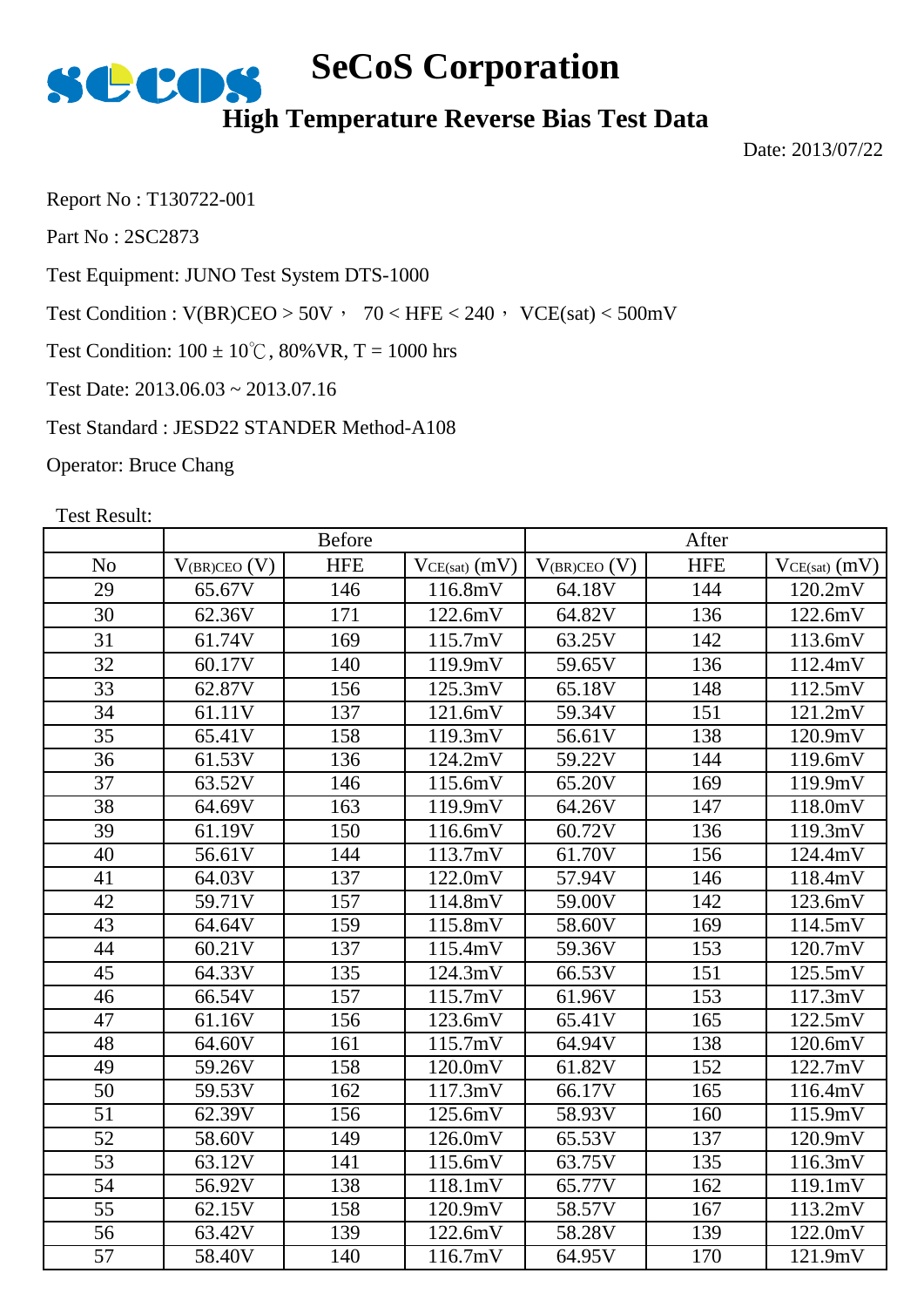## **High Temperature Reverse Bias Test Data**

Date: 2013/07/22

Report No : T130722-001

Part No : 2SC2873

Test Equipment: JUNO Test System DTS-1000

Test Condition :  $V(BR)CEO > 50V$ ,  $70 < HFE < 240$ ,  $VCE(sat) < 500mV$ 

Test Condition:  $100 \pm 10^{\circ}$ C,  $80\%$  VR, T = 1000 hrs

Test Date: 2013.06.03 ~ 2013.07.16

Test Standard : JESD22 STANDER Method-A108

Operator: Bruce Chang

Test Result:

|                |                   | <b>Before</b> |                 |                   | After      |                 |
|----------------|-------------------|---------------|-----------------|-------------------|------------|-----------------|
| N <sub>o</sub> | $V_{(BR)CEO} (V)$ | <b>HFE</b>    | $VCE(sat)$ (mV) | $V_{(BR)CEO} (V)$ | <b>HFE</b> | $VCE(sat)$ (mV) |
| 58             | 63.41V            | 170           | 117.2mV         | 63.00V            | 167        | 124.1mV         |
| 59             | 66.40V            | 161           | 115.4mV         | 64.91V            | 137        | 112.9mV         |
| 60             | 64.29V            | 170           | 125.0mV         | 59.66V            | 164        | 125.7mV         |
| 61             | 64.24V            | 145           | 124.7mV         | 57.52V            | 170        | 123.0mV         |
| 62             | 64.75V            | 160           | 126.2mV         | 65.16V            | 167        | 120.6mV         |
| 63             | 61.73V            | 137           | 119.3mV         | 66.53V            | 165        | 119.6mV         |
| 64             | 62.17V            | 143           | 118.8mV         | 64.23V            | 163        | 122.2mV         |
| 65             | 66.72V            | 135           | 123.7mV         | 57.95V            | 137        | 125.9mV         |
| 66             | 63.65V            | 148           | 112.7mV         | 61.47V            | 151        | 117.2mV         |
| 67             | 60.46V            | 159           | 125.4mV         | 60.55V            | 145        | 124.7mV         |
| 68             | 64.29V            | 149           | 122.9mV         | 65.33V            | 144        | 119.5mV         |
| 69             | 59.34V            | 167           | 119.6mV         | 57.94V            | 165        | 116.4mV         |
| 70             | 61.13V            | 155           | 118.6mV         | 57.70V            | 159        | 122.7mV         |
| 71             | 65.43V            | 164           | 125.4mV         | 57.64V            | 150        | 114.5mV         |
| 72             | 66.94V            | 142           | 112.6mV         | 60.39V            | 156        | 118.5mV         |
| 73             | 58.40V            | 155           | 117.9mV         | 65.31V            | 134        | 114.5mV         |
| 74             | 56.62V            | 148           | 117.8mV         | 66.15V            | 141        | 116.9mV         |
| 75             | 62.08V            | 156           | 115.6mV         | 58.83V            | 167        | 116.4mV         |
| 76             | 59.62V            | 136           | 121.9mV         | 61.22V            | 142        | 122.4mV         |
| 77             | 62.55V            | 158           | 112.6mV         | 63.35V            | 150        | 116.1mV         |
| <b>MAX</b>     | 66.56V            | 171           | 125.2mV         | 66.81V            | 170        | 125.8mV         |
| <b>MIN</b>     | 56.71V            | 135           | 112.4mV         | 56.75V            | 136        | 112.4mV         |
| <b>AVG</b>     | 62.61V            | 151           | 119.1mV         | 61.18V            | 153        | 118.8mV         |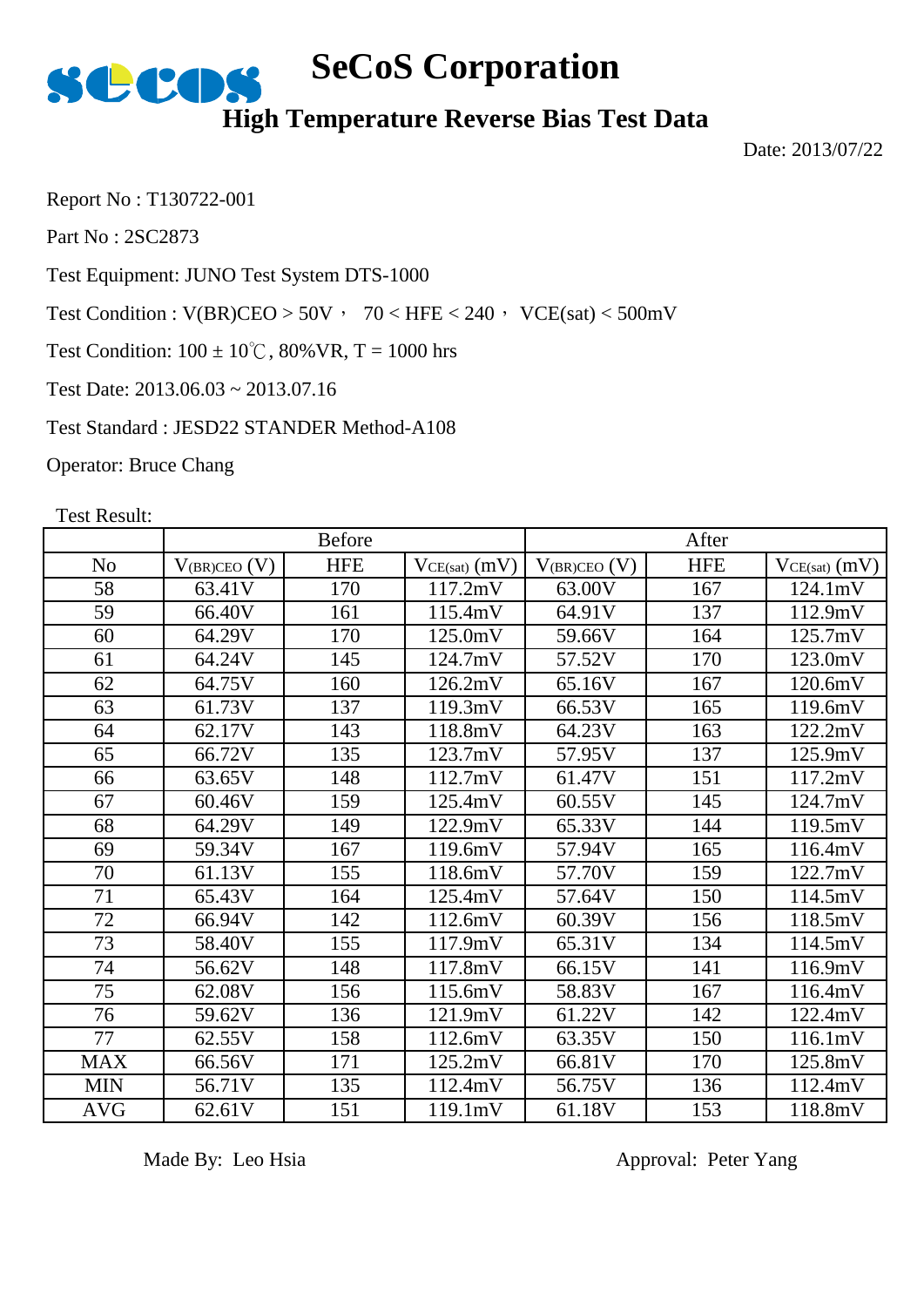## **High Temperature Storage Life Test Data**

Date: 2013/07/22

Report No : T130722-001

Part No : 2SC2873

Test Equipment: JUNO Test System DTS-1000

Test Condition :  $V(BR)CEO > 50V$ ,  $70 < HFE < 240$ ,  $VCE(sat) < 500mV$ 

Test Condition:  $150^{\circ}$ C, T = 1000 hrs

Test Date: 2013.06.03 ~ 2013.07.16

Test Standard : JESD22 STANDER Method-A103

Operator: Bruce Chang

|                |                   | <b>Before</b> |                 |                   | After      |                   |
|----------------|-------------------|---------------|-----------------|-------------------|------------|-------------------|
| N <sub>o</sub> | $V_{(BR)CEO} (V)$ | <b>HFE</b>    | $VCE(sat)$ (mV) | $V_{(BR)CEO} (V)$ | <b>HFE</b> | $VCE(sat)$ $(mV)$ |
| $\mathbf{1}$   | 61.08V            | 168           | 120.0mV         | 60.07V            | 139        | 117.2mV           |
| $\overline{2}$ | 63.28V            | 169           | 116.5mV         | 58.62V            | 156        | 116.4mV           |
| $\overline{3}$ | 61.69V            | 155           | 118.7mV         | 63.62V            | 158        | 122.6mV           |
| $\overline{4}$ | 58.32V            | 168           | 112.7mV         | 62.41V            | 134        | 120.9mV           |
| 5              | 57.40V            | 168           | 116.1mV         | 57.89V            | 155        | 123.9mV           |
| 6              | 57.93V            | 154           | 119.8mV         | 63.05V            | 136        | 115.6mV           |
| $\overline{7}$ | 57.68V            | 163           | 113.8mV         | 65.95V            | 167        | 121.4mV           |
| 8              | 61.26V            | 161           | 118.8mV         | 56.82V            | 147        | 117.3mV           |
| 9              | 60.50V            | 147           | 115.2mV         | 63.62V            | 168        | 115.9mV           |
| 10             | 63.36V            | 154           | 122.4mV         | 61.53V            | 161        | 115.6mV           |
| 11             | 59.01V            | 138           | 119.3mV         | 66.24V            | 158        | 121.7mV           |
| 12             | 60.13V            | 140           | 112.5mV         | 62.87V            | 166        | 115.6mV           |
| 13             | 57.80V            | 168           | 122.6mV         | 57.78V            | 158        | 122.5mV           |
| 14             | 61.98V            | 150           | 121.3mV         | 63.20V            | 150        | 120.8mV           |
| 15             | 59.24V            | 164           | 118.4mV         | 61.21V            | 167        | 120.5mV           |
| 16             | 62.31V            | 155           | 122.0mV         | 63.59V            | 148        | 116.4mV           |
| 17             | 64.99V            | 144           | 112.7mV         | 66.60V            | 161        | 112.4mV           |
| 18             | 57.87V            | 147           | 115.6mV         | 61.34V            | 147        | 120.0mV           |
| 19             | 62.74V            | 151           | 119.2mV         | 66.07V            | 157        | 115.7mV           |
| 20             | 57.25V            | 156           | 117.6mV         | 62.77V            | 150        | 125.7mV           |
| 21             | 57.38V            | 161           | 124.7mV         | 59.99V            | 139        | 113.3mV           |
| 22             | 64.43V            | 161           | 114.8mV         | 62.23V            | 149        | 117.2mV           |
| 23             | 61.99V            | 170           | 117.9mV         | 56.84V            | 157        | 121.1mV           |
| 24             | 63.49V            | 156           | 123.1mV         | 60.20V            | 135        | 119.8mV           |
| 25             | 60.96V            | 136           | 118.4mV         | 56.71V            | 152        | 116.1mV           |
| 26             | 58.98V            | 148           | 123.3mV         | 58.50V            | 159        | 124.7mV           |
| 27             | 59.80V            | 134           | 122.6mV         | 61.71V            | 153        | 121.0mV           |
| 28             | 58.06V            | 146           | 125.2mV         | 65.49V            | 167        | 114.6mV           |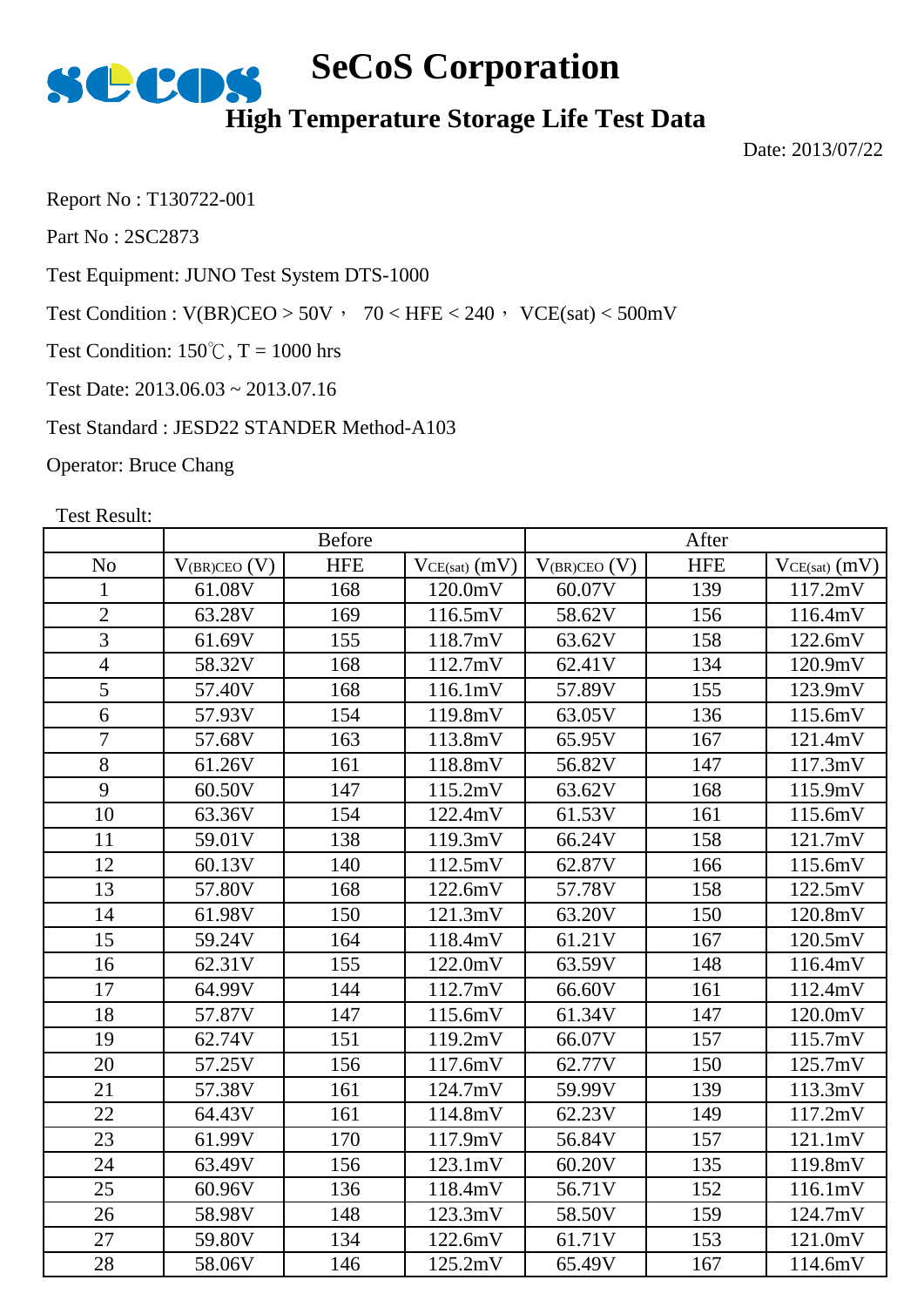## **High Temperature Storage Life Test Data**

Date: 2013/07/22

Report No : T130722-001

Part No : 2SC2873

Test Equipment: JUNO Test System DTS-1000

Test Condition :  $V(BR)CEO > 50V$ ,  $70 < HFE < 240$ ,  $VCE(sat) < 500mV$ 

Test Condition:  $150^{\circ}$ C, T = 1000 hrs

Test Date: 2013.06.03 ~ 2013.07.16

Test Standard : JESD22 STANDER Method-A103

Operator: Bruce Chang

|                 |                   | <b>Before</b> |                       |                   | After      |                 |
|-----------------|-------------------|---------------|-----------------------|-------------------|------------|-----------------|
| N <sub>o</sub>  | $V_{(BR)CEO} (V)$ | <b>HFE</b>    | $VCE(sat)$ (mV)       | $V_{(BR)CEO} (V)$ | <b>HFE</b> | $VCE(sat)$ (mV) |
| 29              | 60.77V            | 156           | 116.5mV               | 65.13V            | 134        | 120.7mV         |
| 30              | 67.00V            | 156           | 120.5mV               | 58.66V            | 144        | 115.6mV         |
| 31              | 66.35V            | 151           | 113.9mV               | 61.78V            | 157        | 114.3mV         |
| 32              | 61.92V            | 161           | 119.0mV               | 58.82V            | 162        | 125.8mV         |
| 33              | 61.86V            | 160           | 121.0mV               | 58.93V            | 163        | 123.4mV         |
| 34              | 62.86V            | 154           | $\overline{1}22.1$ mV | 64.08V            | 164        | 120.0mV         |
| $\overline{35}$ | 61.02V            | 138           | 116.9mV               | 61.17V            | 143        | 124.9mV         |
| 36              | 58.77V            | 165           | 120.0mV               | 57.78V            | 136        | 124.1mV         |
| $\overline{37}$ | 60.83V            | 169           | 123.6mV               | 56.62V            | 155        | 118.5mV         |
| 38              | 61.00V            | 139           | 118.2mV               | 62.78V            | 134        | 124.2mV         |
| 39              | 63.12V            | 171           | 112.9mV               | 56.91V            | 139        | 113.4mV         |
| 40              | 57.39V            | 170           | 112.8mV               | 63.15V            | 151        | 120.9mV         |
| 41              | 57.05V            | 166           | 121.2mV               | 56.61V            | 134        | 121.3mV         |
| 42              | 57.11V            | 147           | 119.9mV               | 58.92V            | 152        | 125.9mV         |
| 43              | 64.70V            | 163           | 118.8mV               | 63.47V            | 148        | 122.8mV         |
| 44              | 57.60V            | 171           | 120.4mV               | 57.15V            | 137        | 124.9mV         |
| $\overline{45}$ | 63.08V            | 164           | 121.5mV               | 57.98V            | 169        | 123.9mV         |
| 46              | 56.71V            | 148           | 118.8mV               | 66.96V            | 159        | 126.1mV         |
| $\overline{47}$ | 60.70V            | 170           | 114.3mV               | 59.42V            | 164        | 114.2mV         |
| 48              | 64.07V            | 140           | 123.8mV               | 59.51V            | 146        | 124.3mV         |
| $\overline{49}$ | 64.87V            | 146           | 116.2mV               | 57.97V            | 136        | 118.4mV         |
| 50              | 63.86V            | 145           | 114.3mV               | 57.34V            | 139        | 123.2mV         |
| 51              | 60.02V            | 140           | 126.1mV               | 57.92V            | 138        | 117.8mV         |
| $\overline{52}$ | 58.65V            | 135           | 117.4mV               | 64.73V            | 144        | 119.8mV         |
| $\overline{53}$ | 56.92V            | 166           | 125.2mV               | 65.78V            | 165        | 125.7mV         |
| 54              | 57.99V            | 155           | 112.7mV               | 60.63V            | 155        | 120.2mV         |
| $\overline{55}$ | 60.30V            | 139           | 123.8mV               | 62.68V            | 148        | 115.5mV         |
| 56              | 66.70V            | 166           | 112.7mV               | 61.53V            | 157        | 118.9mV         |
| $\overline{57}$ | 66.60V            | 144           | 116.5mV               | 60.45V            | 139        | 118.5mV         |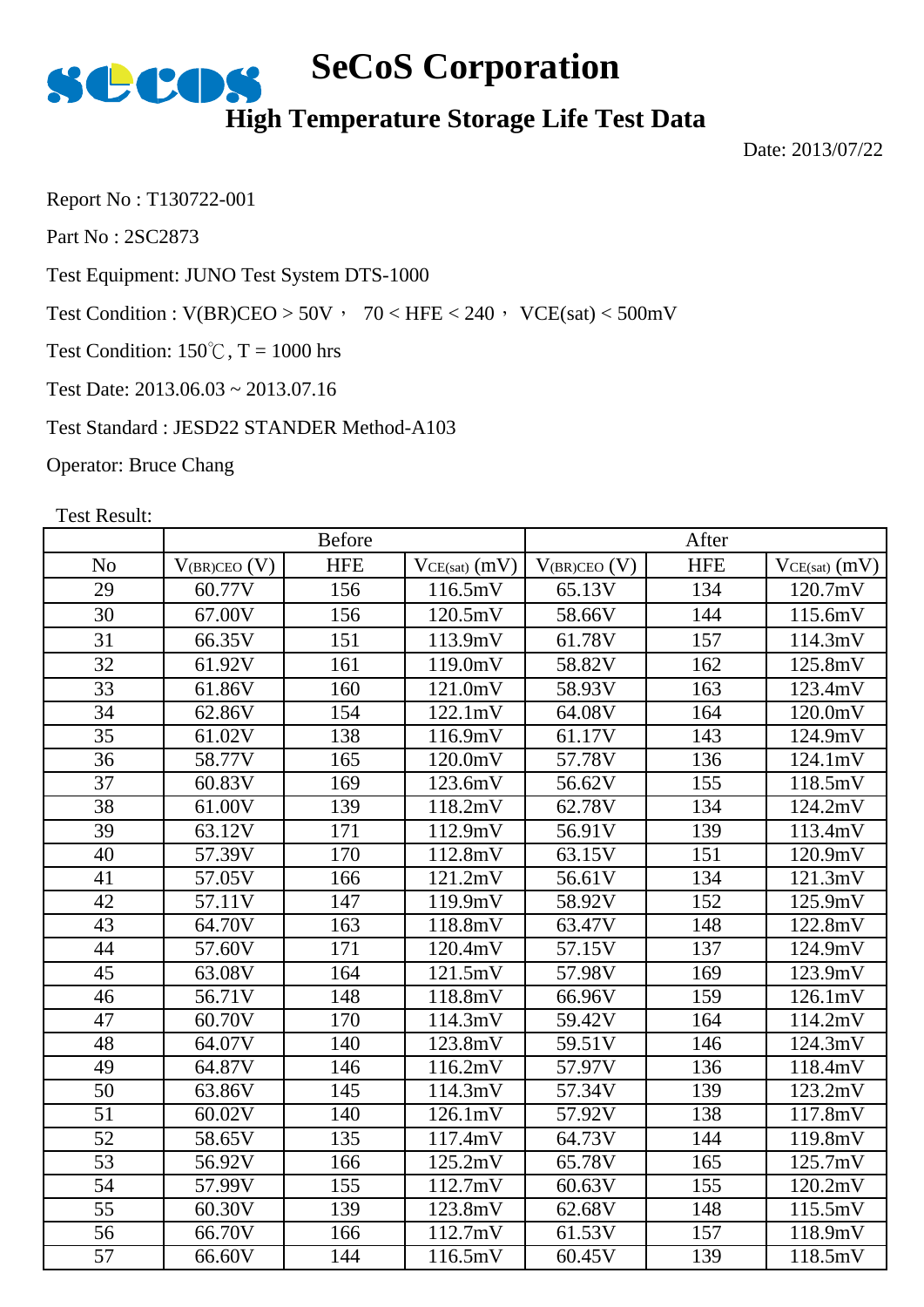

# **High Temperature Storage Life Test Data**

Date: 2013/07/22

Report No : T130722-001

Part No : 2SC2873

Test Equipment: JUNO Test System DTS-1000

Test Condition :  $V(BR)CEO > 50V$ ,  $70 < HFE < 240$ ,  $VCE(sat) < 500mV$ 

Test Condition:  $150^{\circ}$ C, T = 1000 hrs

Test Date: 2013.06.03 ~ 2013.07.16

Test Standard : JESD22 STANDER Method-A103

Operator: Bruce Chang

Test Result:

|                |                   | <b>Before</b> |                   |                   | After      |                   |
|----------------|-------------------|---------------|-------------------|-------------------|------------|-------------------|
| N <sub>o</sub> | $V_{(BR)CEO} (V)$ | <b>HFE</b>    | $VCE(sat)$ $(mV)$ | $V_{(BR)CEO} (V)$ | <b>HFE</b> | $VCE(sat)$ $(mV)$ |
| 58             | 61.76V            | 142           | 118.2mV           | 59.36V            | 137        | 118.7mV           |
| 59             | 66.72V            | 162           | 115.8mV           | 58.04V            | 135        | 114.4mV           |
| 60             | 63.32V            | 148           | 123.0mV           | 57.74V            | 140        | 123.2mV           |
| 61             | 64.37V            | 160           | 113.0mV           | 58.61V            | 134        | 125.9mV           |
| 62             | 65.82V            | 141           | 116.8mV           | 65.13V            | 149        | 117.2mV           |
| 63             | 58.94V            | 136           | 112.6mV           | 61.40V            | 164        | 121.0mV           |
| 64             | 59.76V            | 151           | 123.9mV           | 65.30V            | 154        | 124.4mV           |
| 65             | 65.05V            | 144           | 124.1mV           | 60.36V            | 170        | 120.8mV           |
| 66             | 59.27V            | 139           | 125.6mV           | 58.96V            | 161        | 112.4mV           |
| 67             | 66.08V            | 153           | 116.9mV           | 63.33V            | 158        | 115.1mV           |
| 68             | 65.77V            | 138           | 117.3mV           | 65.25V            | 145        | 113.6mV           |
| 69             | 63.43V            | 151           | 119.6mV           | 66.83V            | 162        | 116.0mV           |
| 70             | 58.60V            | 158           | 115.2mV           | 66.89V            | 156        | 117.5mV           |
| 71             | 58.35V            | 160           | 117.2mV           | 57.31V            | 154        | 113.5mV           |
| 72             | 61.15V            | 135           | 117.7mV           | 57.87V            | 143        | 125.8mV           |
| 73             | 63.20V            | 157           | 124.5mV           | 66.46V            | 169        | 122.9mV           |
| 74             | 60.89V            | 167           | 114.9mV           | 64.23V            | 161        | 123.7mV           |
| 75             | 66.64V            | 169           | 125.0mV           | 61.20V            | 159        | 120.3mV           |
| 76             | 66.79V            | 145           | 123.9mV           | 60.90V            | 148        | 121.6mV           |
| 77             | 63.34V            | 150           | 118.8mV           | 58.13V            | 162        | 119.4mV           |
| <b>MAX</b>     | 67.00V            | 170           | 125.2mV           | 66.60V            | 168        | 125.8mV           |
| <b>MIN</b>     | 57.25V            | 134           | 112.5mV           | 56.71V            | 134        | 112.4mV           |
| <b>AVG</b>     | 60.84V            | 155           | 118.6mV           | 61.60V            | 153        | 118.8mV           |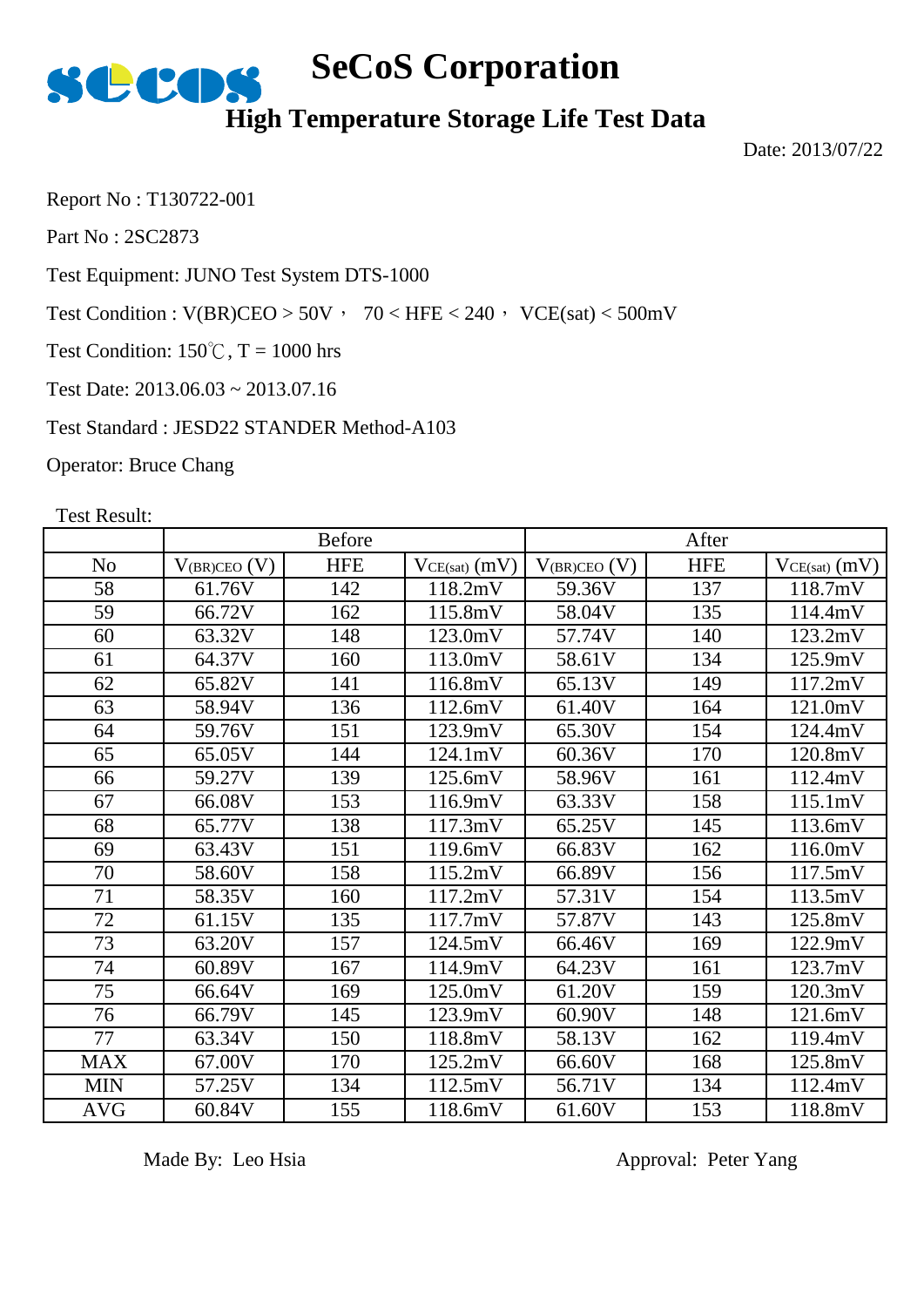

#### **Pressure Cooker Test Data**

Date: 2013/07/22

Report No : T130722-001

Part No : 2SC2873

Test Equipment: JUNO Test System DTS-1000

Test Condition :  $V(BR)CEO > 50V$ ,  $70 < HFE < 240$ ,  $VCE(sat) < 500mV$ 

Test Condition: 121℃, 100%RH, 29.7PSIG, 168Hrs

Test Date: 2013.07.09 ~ 2013.07.17

Test Standard : JESD22 STANDER Method-A102

Operator: Bruce Chang

|                |                   | <b>Before</b> |                 |                   | After      |                   |
|----------------|-------------------|---------------|-----------------|-------------------|------------|-------------------|
| N <sub>o</sub> | $V_{(BR)CEO} (V)$ | <b>HFE</b>    | $VCE(sat)$ (mV) | $V_{(BR)CEO} (V)$ | <b>HFE</b> | $VCE(sat)$ $(mV)$ |
| $\mathbf{1}$   | 64.15V            | 151           | 116.9mV         | 57.62V            | 160        | 119.2mV           |
| $\overline{2}$ | 59.14V            | 143           | 124.2mV         | 63.88V            | 155        | 117.9mV           |
| $\overline{3}$ | 58.25V            | 133           | 125.3mV         | 58.98V            | 166        | 120.5mV           |
| $\overline{4}$ | 64.72V            | 154           | 115.4mV         | 63.85V            | 135        | 115.6mV           |
| 5              | 62.48V            | 149           | 116.4mV         | 66.35V            | 165        | 114.2mV           |
| 6              | 59.40V            | 141           | 120.9mV         | 60.39V            | 143        | 118.3mV           |
| $\overline{7}$ | 60.91V            | 149           | 124.9mV         | 63.44V            | 166        | 119.8mV           |
| $\overline{8}$ | 61.76V            | 158           | 119.5mV         | 56.96V            | 158        | 115.1mV           |
| 9              | 63.73V            | 149           | 124.9mV         | 60.75V            | 155        | 114.0mV           |
| 10             | 63.77V            | 167           | 126.1mV         | 57.04V            | 171        | 123.5mV           |
| 11             | 67.00V            | 139           | 112.7mV         | 60.82V            | 158        | 121.2mV           |
| 12             | 57.27V            | 155           | 120.3mV         | 64.24V            | 147        | 125.7mV           |
| 13             | 66.10V            | 162           | 114.0mV         | 60.42V            | 169        | 117.2mV           |
| 14             | 61.59V            | 142           | 112.9mV         | 59.81V            | 157        | 118.7mV           |
| 15             | 62.69V            | 138           | 116.5mV         | 62.36V            | 159        | 115.3mV           |
| 16             | 62.70V            | 161           | 116.3mV         | 61.09V            | 159        | 119.8mV           |
| 17             | 62.33V            | 151           | 125.0mV         | 59.72V            | 158        | 120.1mV           |
| 18             | 59.35V            | 163           | 125.1mV         | 65.60V            | 137        | 115.4mV           |
| 19             | 58.77V            | 145           | 124.4mV         | 59.11V            | 168        | 114.4mV           |
| 20             | 61.80V            | 159           | 112.7mV         | 65.52V            | 152        | 114.6mV           |
| 21             | 62.25V            | 165           | 121.9mV         | 58.26V            | 156        | 124.6mV           |
| 22             | 60.31V            | 164           | 123.2mV         | 57.84V            | 155        | 125.3mV           |
| 23             | 66.00V            | 147           | 117.1mV         | 58.67V            | 151        | 121.6mV           |
| 24             | 59.33V            | 136           | 118.3mV         | 66.27V            | 146        | 122.1mV           |
| 25             | 57.35V            | 169           | 116.2mV         | 63.54V            | 140        | 120.0mV           |
| 26             | 63.84V            | 163           | 119.7mV         | 66.72V            | 157        | 122.2mV           |
| 27             | 58.68V            | 147           | 119.8mV         | 61.50V            | 147        | 124.8mV           |
| 28             | 56.60V            | 156           | 113.3mV         | 56.94V            | 153        | 121.5mV           |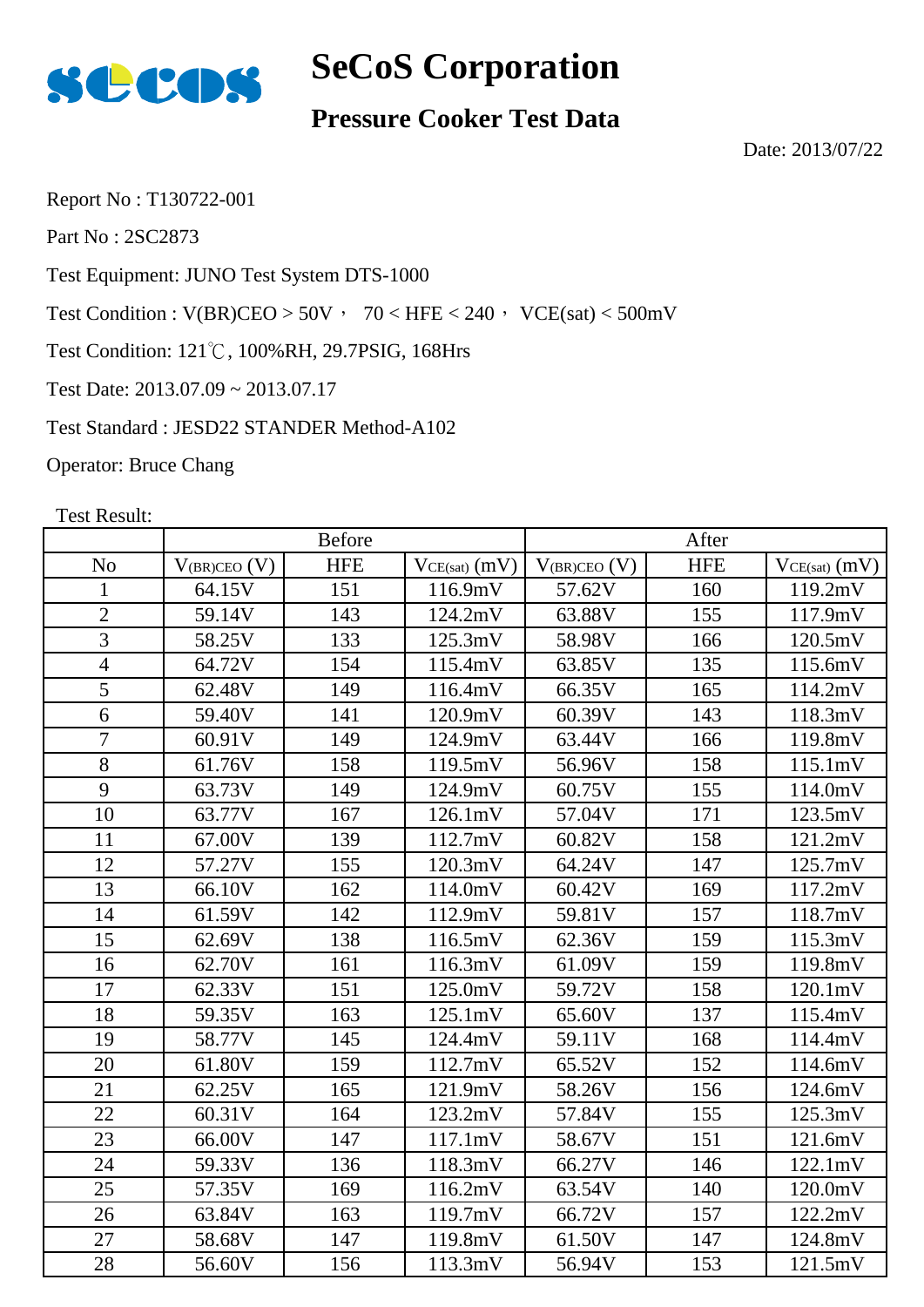

#### **Pressure Cooker Test Data**

Date: 2013/07/22

Report No : T130722-001

Part No : 2SC2873

Test Equipment: JUNO Test System DTS-1000

Test Condition :  $V(BR)CEO > 50V$ ,  $70 < HFE < 240$ ,  $VCE(sat) < 500mV$ 

Test Condition: 121℃, 100%RH, 29.7PSIG, 168Hrs

Test Date: 2013.07.09 ~ 2013.07.17

Test Standard : JESD22 STANDER Method-A102

Operator: Bruce Chang

|                 |                   | <b>Before</b> |                       |                   | After      |                   |
|-----------------|-------------------|---------------|-----------------------|-------------------|------------|-------------------|
| N <sub>o</sub>  | $V_{(BR)CEO} (V)$ | <b>HFE</b>    | $VCE(sat)$ $(mV)$     | $V_{(BR)CEO} (V)$ | <b>HFE</b> | $VCE(sat)$ $(mV)$ |
| 29              | 62.51V            | 170           | 125.1mV               | 65.42V            | 154        | 114.3mV           |
| 30              | 61.11V            | 158           | 120.3mV               | 65.16V            | 153        | 125.5mV           |
| 31              | 58.87V            | 154           | 119.6mV               | 63.73V            | 151        | 116.0mV           |
| 32              | 63.44V            | 157           | 123.2mV               | 66.40V            | 135        | 113.0mV           |
| $\overline{33}$ | 58.94V            | 160           | 121.8mV               | 56.92V            | 139        | 113.0mV           |
| 34              | 58.70V            | 161           | 114.7mV               | 58.01V            | 134        | 124.5mV           |
| 35              | 61.43V            | 153           | 119.2mV               | 63.51V            | 145        | 114.9mV           |
| 36              | 61.19V            | 136           | 114.6mV               | 58.97V            | 155        | 120.6mV           |
| $\overline{37}$ | 60.69V            | 160           | 125.3mV               | 64.19V            | 134        | 112.5mV           |
| 38              | 65.21V            | 165           | 123.2mV               | 61.14V            | 169        | 115.3mV           |
| $\overline{39}$ | 58.13V            | 162           | 124.4mV               | 64.03V            | 170        | 118.3mV           |
| 40              | 58.41V            | 144           | 125.1mV               | 64.66V            | 149        | 123.3mV           |
| $\overline{41}$ | 58.56V            | 139           | 122.1mV               | 64.94V            | 134        | 125.0mV           |
| 42              | 57.73V            | 152           | 121.6mV               | 59.54V            | 153        | 115.9mV           |
| 43              | 60.27V            | 155           | 122.1mV               | 56.88V            | 157        | 116.0mV           |
| $\overline{44}$ | 60.94V            | 144           | 121.5mV               | 59.35V            | 140        | 121.7mV           |
| $\overline{45}$ | 63.41V            | 145           | 115.1mV               | 63.15V            | 141        | 119.2mV           |
| 46              | 66.37V            | 154           | 119.0mV               | 56.87V            | 147        | 123.4mV           |
| $\overline{47}$ | 62.12V            | 170           | 116.9mV               | 57.58V            | 155        | 123.9mV           |
| 48              | 64.25V            | 138           | 124.9mV               | 65.73V            | 141        | 123.7mV           |
| 49              | 57.66V            | 145           | 123.2mV               | 59.52V            | 144        | 115.9mV           |
| 50              | 63.10V            | 152           | 114.7mV               | 59.32V            | 155        | 119.2mV           |
| $\overline{51}$ | 59.75V            | 146           | 114.0mV               | 65.69V            | 167        | 113.9mV           |
| $\overline{52}$ | 57.09V            | 152           | 120.3mV               | 66.92V            | 159        | 124.2mV           |
| $\overline{53}$ | 63.71V            | 167           | $\overline{1}16.6$ mV | 60.61V            | 160        | 125.5mV           |
| 54              | 65.65V            | 169           | 125.8mV               | 56.80V            | 151        | 124.4mV           |
| $\overline{55}$ | 58.36V            | 168           | 125.7mV               | 59.58V            | 143        | 123.9mV           |
| $\overline{56}$ | 58.93V            | 165           | 120.7mV               | 65.55V            | 149        | 116.9mV           |
| $\overline{57}$ | 65.06V            | 167           | 120.9mV               | 63.25V            | 136        | 121.0mV           |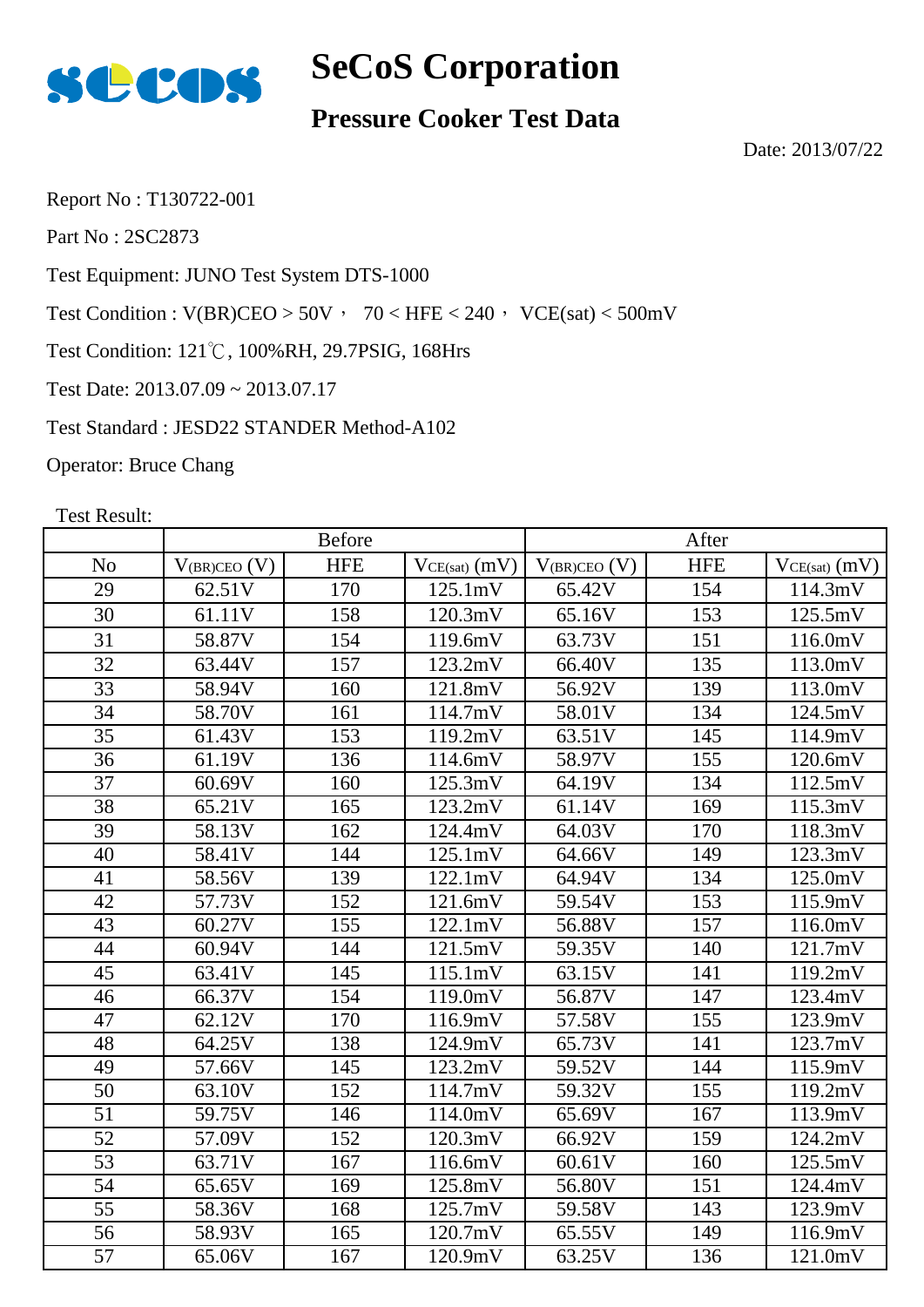

#### **Pressure Cooker Test Data**

Date: 2013/07/22

Report No : T130722-001

Part No : 2SC2873

Test Equipment: JUNO Test System DTS-1000

Test Condition :  $V(BR)CEO > 50V$ ,  $70 < HFE < 240$ ,  $VCE(sat) < 500mV$ 

Test Condition: 121℃, 100%RH, 29.7PSIG, 168Hrs

Test Date: 2013.07.09 ~ 2013.07.17

Test Standard : JESD22 STANDER Method-A102

Operator: Bruce Chang

Test Result:

|                |                     | <b>Before</b> |                       |                     | After      |                   |
|----------------|---------------------|---------------|-----------------------|---------------------|------------|-------------------|
| N <sub>o</sub> | $V_{(BR)CEO}$ $(V)$ | <b>HFE</b>    | $VCE(sat)$ $(mV)$     | $V_{(BR)CEO}$ $(V)$ | <b>HFE</b> | $VCE(sat)$ $(mV)$ |
| 58             | 62.55V              | 169           | 121.7mV               | 58.37V              | 148        | 124.0mV           |
| 59             | 60.84V              | 158           | 113.3mV               | 61.36V              | 163        | 117.7mV           |
| 60             | 57.69V              | 168           | 119.1mV               | 64.94V              | 164        | 114.7mV           |
| 61             | 61.09V              | 167           | 113.7mV               | 62.27V              | 149        | 119.3mV           |
| 62             | 57.33V              | 143           | 118.5mV               | 58.47V              | 167        | 124.7mV           |
| 63             | 62.59V              | 152           | 124.2mV               | 63.00V              | 139        | 115.8mV           |
| 64             | 62.32V              | 154           | 125.8mV               | 57.94V              | 161        | 123.7mV           |
| 65             | 57.06V              | 161           | 125.8mV               | 61.19V              | 135        | 123.8mV           |
| 66             | 60.83V              | 138           | 114.0mV               | 60.36V              | 155        | 126.1mV           |
| 67             | 61.32V              | 168           | 124.3mV               | 62.33V              | 144        | 122.2mV           |
| 68             | 66.18V              | 139           | 121.4mV               | 60.90V              | 151        | 114.6mV           |
| 69             | 63.46V              | 162           | 122.0mV               | 59.04V              | 171        | 121.9mV           |
| 70             | 65.02V              | 148           | 122.1mV               | 64.95V              | 168        | 114.8mV           |
| 71             | 59.38V              | 136           | 117.2mV               | 66.04V              | 161        | 122.5mV           |
| 72             | 58.78V              | 151           | 112.6mV               | 58.81V              | 140        | 123.8mV           |
| 73             | 65.03V              | 156           | 117.8mV               | 64.51V              | 156        | 114.7mV           |
| 74             | 60.03V              | 162           | 124.1mV               | 61.35V              | 136        | 124.3mV           |
| 75             | 60.56V              | 133           | 120.7mV               | 57.16V              | 170        | 119.0mV           |
| 76             | 58.21V              | 145           | 119.2mV               | 66.74V              | 168        | 117.5mV           |
| 77             | 65.94V              | 168           | 118.8mV               | 64.46V              | 165        | 122.5mV           |
| <b>MAX</b>     | 67.00V              | 170           | 126.1mV               | 66.72V              | 171        | 125.7mV           |
| <b>MIN</b>     | 56.60V              | 133           | $\overline{1}$ 12.7mV | 56.94V              | 135        | 113.0mV           |
| <b>AVG</b>     | 61.51V              | 153           | 119.7mV               | 61.83V              | 154        | 119.1mV           |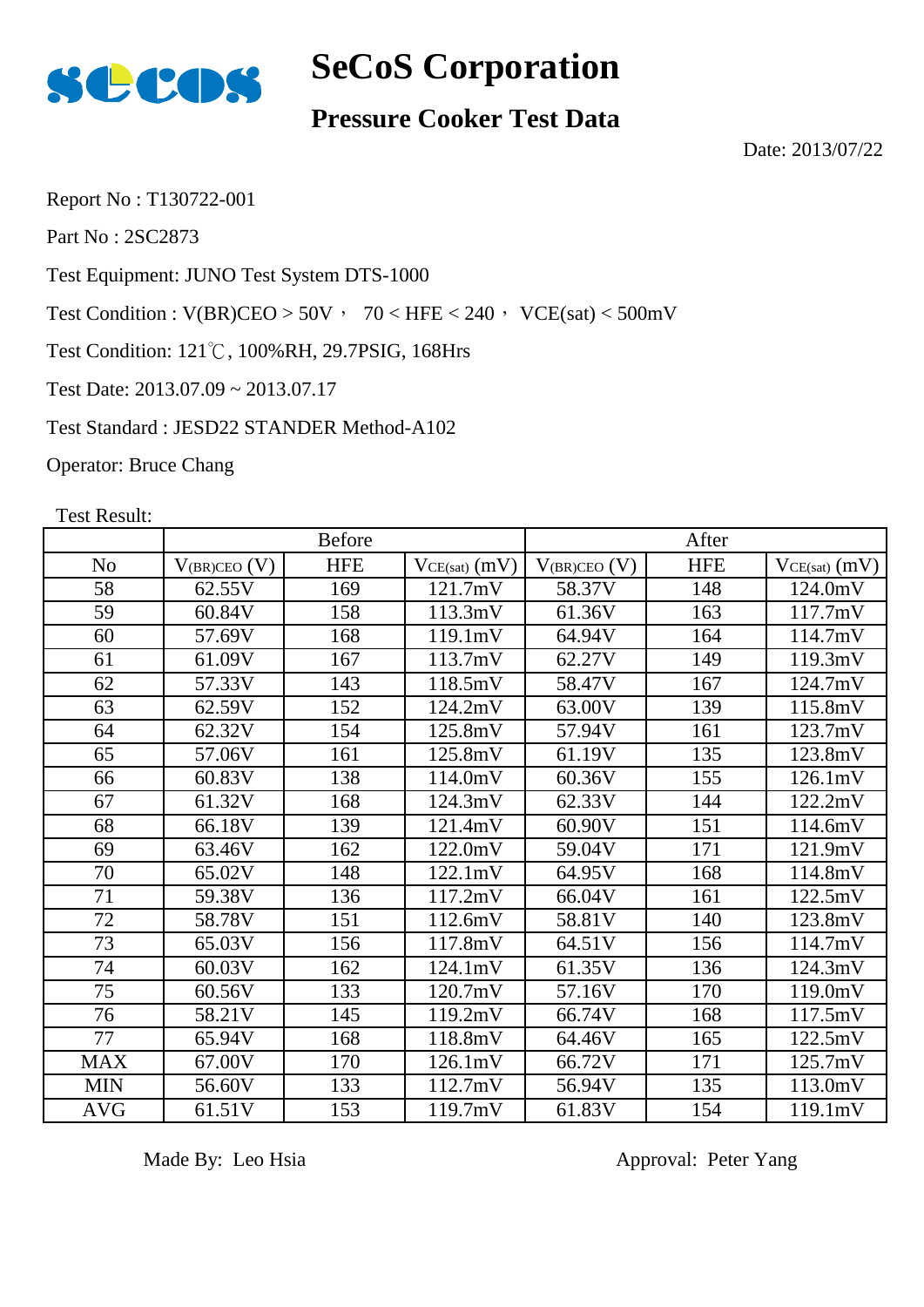

#### **Temperature Cycle Test Data**

Date: 2013/07/22

Report No : T130722-001

Part No : 2SC2873

Test Equipment: JUNO Test System DTS-1000

Test Condition :  $V(BR)CEO > 50V$ ,  $70 < HFE < 240$ ,  $VCE(sat) < 500mV$ 

Test Condition: -55℃/30min, 150℃/30min, for 1000 Cycle

Test Date: 2013.06.03 ~ 2013.07.16

Test Standard : JESD22 STANDER Method-A104

Operator: Bruce Chang

|                | <b>Before</b>     |            |                 |                   | After      |                 |
|----------------|-------------------|------------|-----------------|-------------------|------------|-----------------|
| N <sub>o</sub> | $V_{(BR)CEO} (V)$ | <b>HFE</b> | $VCE(sat)$ (mV) | $V_{(BR)CEO} (V)$ | <b>HFE</b> | $VCE(sat)$ (mV) |
| $\mathbf{1}$   | 64.21V            | 142        | 118.4mV         | 57.69V            | 144        | 117.6mV         |
| $\overline{2}$ | 58.37V            | 147        | 115.3mV         | 61.51V            | 150        | 116.7mV         |
| $\overline{3}$ | 65.73V            | 133        | 125.5mV         | 61.37V            | 160        | 121.8mV         |
| $\overline{4}$ | 58.74V            | 151        | 121.2mV         | 62.02V            | 138        | 117.8mV         |
| 5              | 60.15V            | 164        | 116.2mV         | 57.88V            | 144        | 122.1mV         |
| 6              | 66.49V            | 164        | 125.2mV         | 62.59V            | 153        | 121.5mV         |
| $\overline{7}$ | 61.33V            | 168        | 117.8mV         | 61.14V            | 155        | 115.7mV         |
| $8\,$          | 61.76V            | 154        | 122.4mV         | 61.90V            | 169        | 118.9mV         |
| 9              | 57.79V            | 144        | 116.8mV         | 62.83V            | 144        | 113.4mV         |
| 10             | 61.87V            | 137        | 124.1mV         | 64.39V            | 159        | 123.6mV         |
| 11             | 64.24V            | 154        | 125.1mV         | 58.56V            | 146        | 118.6mV         |
| 12             | 65.20V            | 143        | 117.3mV         | 56.80V            | 156        | 115.2mV         |
| 13             | 63.97V            | 170        | 116.1mV         | 64.68V            | 159        | 125.0mV         |
| 14             | 64.46V            | 169        | 120.5mV         | 65.93V            | 166        | 115.7mV         |
| 15             | 57.22V            | 163        | 115.3mV         | 63.60V            | 163        | 118.9mV         |
| 16             | 57.93V            | 154        | 122.4mV         | 66.55V            | 162        | 125.8mV         |
| 17             | 61.60V            | 161        | 114.8mV         | 62.40V            | 157        | 114.2mV         |
| 18             | 62.88V            | 160        | 116.6mV         | 61.16V            | 158        | 119.5mV         |
| 19             | 62.08V            | 135        | 118.9mV         | 65.68V            | 153        | 116.9mV         |
| 20             | 64.35V            | 149        | 118.4mV         | 57.37V            | 145        | 112.7mV         |
| 21             | 66.36V            | 156        | 120.3mV         | 64.06V            | 165        | 122.9mV         |
| 22             | 60.93V            | 150        | 120.9mV         | 59.96V            | 147        | 123.0mV         |
| 23             | 60.97V            | 147        | 113.6mV         | 65.02V            | 155        | 118.2mV         |
| 24             | 59.35V            | 152        | 122.2mV         | 60.31V            | 165        | 115.4mV         |
| 25             | 59.71V            | 139        | 122.0mV         | 58.80V            | 152        | 122.5mV         |
| 26             | 66.69V            | 156        | 124.9mV         | 61.95V            | 155        | 116.7mV         |
| 27             | 57.73V            | 168        | 121.3mV         | 66.54V            | 153        | 122.9mV         |
| 28             | 59.04V            | 146        | 115.2mV         | 65.81V            | 149        | 116.5mV         |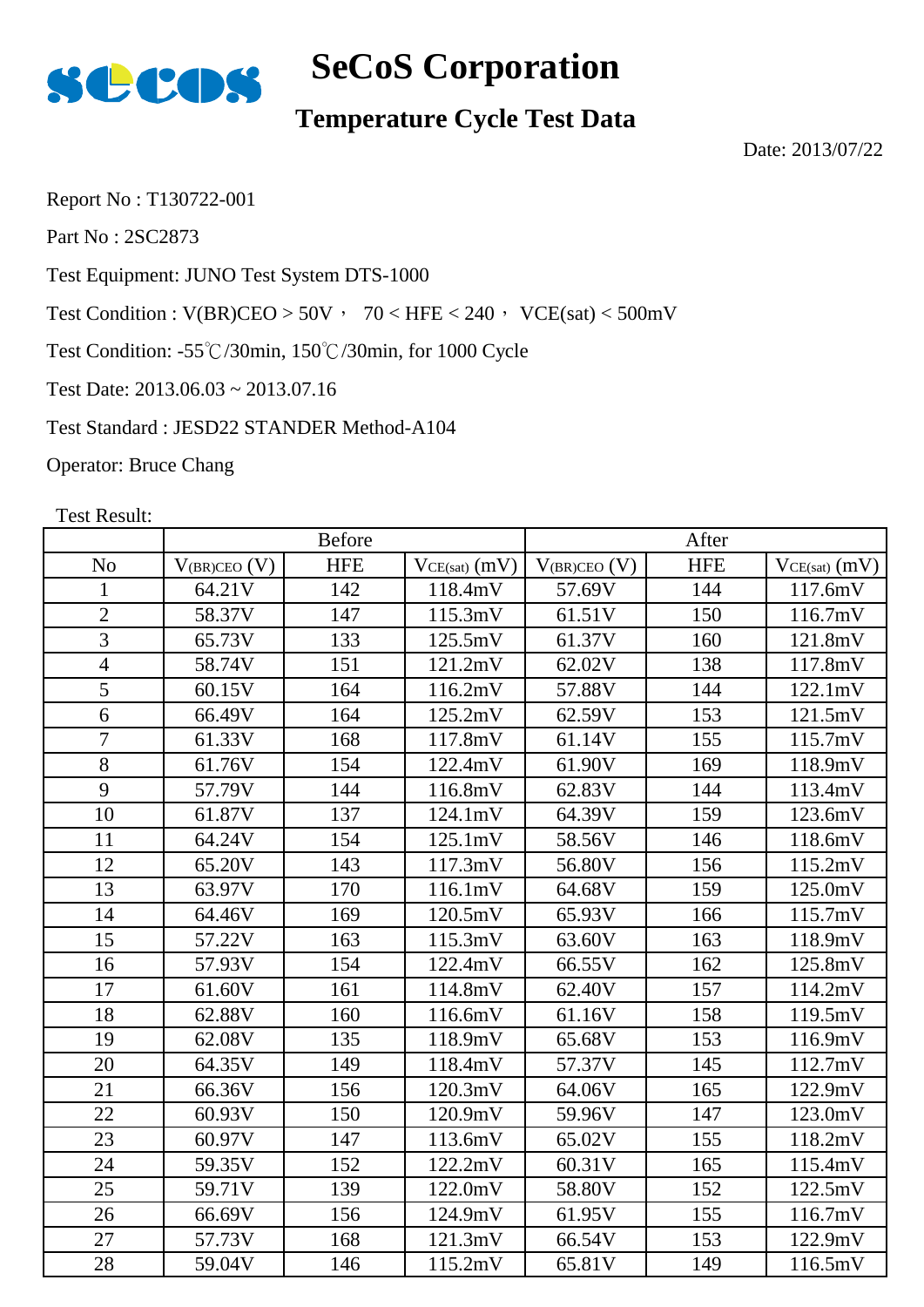

#### **Temperature Cycle Test Data**

Date: 2013/07/22

Report No : T130722-001

Part No : 2SC2873

Test Equipment: JUNO Test System DTS-1000

Test Condition :  $V(BR)CEO > 50V$ ,  $70 < HFE < 240$ ,  $VCE(sat) < 500mV$ 

Test Condition: -55℃/30min, 150℃/30min, for 1000 Cycle

Test Date: 2013.06.03 ~ 2013.07.16

Test Standard : JESD22 STANDER Method-A104

Operator: Bruce Chang

|                 | <b>Before</b>     |            |                       |                   | After      |                   |
|-----------------|-------------------|------------|-----------------------|-------------------|------------|-------------------|
| N <sub>0</sub>  | $V_{(BR)CEO} (V)$ | <b>HFE</b> | $VCE(sat)$ $(mV)$     | $V_{(BR)CEO} (V)$ | <b>HFE</b> | $VCE(sat)$ $(mV)$ |
| 29              | 64.88V            | 156        | 120.0mV               | 62.90V            | 156        | 120.9mV           |
| 30              | 61.13V            | 162        | 118.6mV               | 57.42V            | 134        | 112.4mV           |
| 31              | 60.13V            | 158        | 119.2mV               | 61.33V            | 155        | 121.6mV           |
| 32              | 57.23V            | 134        | 124.5mV               | 65.00V            | 134        | 114.1mV           |
| 33              | 57.19V            | 152        | $\overline{122.7}$ mV | 62.07V            | 167        | 124.1mV           |
| 34              | 64.08V            | 145        | 125.5mV               | 66.20V            | 165        | 122.9mV           |
| $\overline{35}$ | 58.84V            | 146        | 120.4mV               | 61.99V            | 149        | 121.9mV           |
| 36              | 60.45V            | 165        | 120.2mV               | 57.29V            | 146        | 118.7mV           |
| $\overline{37}$ | 61.22V            | 148        | 116.8mV               | 60.49V            | 134        | 119.0mV           |
| 38              | 57.34V            | 147        | 119.3mV               | 64.82V            | 155        | 125.8mV           |
| $\overline{39}$ | 64.85V            | 169        | 119.2mV               | 62.05V            | 166        | 123.1mV           |
| 40              | 58.10V            | 138        | 116.0mV               | 60.06V            | 150        | 116.9mV           |
| 41              | 61.55V            | 146        | 116.4mV               | 60.47V            | 143        | 123.2mV           |
| 42              | 59.07V            | 154        | 125.0mV               | 65.67V            | 134        | 123.0mV           |
| $\overline{43}$ | 65.16V            | 147        | 122.5mV               | 64.61V            | 167        | 117.1mV           |
| 44              | 62.56V            | 143        | 117.5mV               | 61.62V            | 142        | 114.3mV           |
| $\overline{45}$ | 57.63V            | 142        | 122.7mV               | 57.81V            | 144        | 112.8mV           |
| 46              | 62.43V            | 148        | 117.8mV               | 66.41V            | 153        | 119.2mV           |
| $\overline{47}$ | 57.64V            | 152        | 113.6mV               | 59.30V            | 135        | 126.1mV           |
| 48              | 59.06V            | 145        | 121.9mV               | 57.15V            | 134        | 114.5mV           |
| 49              | 56.91V            | 140        | 119.6mV               | 63.63V            | 153        | 122.4mV           |
| 50              | 63.18V            | 134        | 114.5mV               | 57.01V            | 152        | 117.9mV           |
| $\overline{51}$ | 63.38V            | 136        | 124.8mV               | 59.98V            | 144        | 113.4mV           |
| $\overline{52}$ | 56.74V            | 146        | 124.4mV               | 57.43V            | 150        | 113.1mV           |
| $\overline{53}$ | 60.51V            | 139        | 115.2mV               | 63.80V            | 169        | 120.6mV           |
| 54              | 64.56V            | 139        | 113.3mV               | 65.97V            | 133        | 122.0mV           |
| $\overline{55}$ | 65.22V            | 141        | 120.4mV               | 65.71V            | 158        | 114.5mV           |
| $\overline{56}$ | 59.41V            | 147        | 114.1mV               | 64.47V            | 168        | 113.7mV           |
| 57              | 62.54V            | 170        | 125.7mV               | 63.48V            | 160        | 113.3mV           |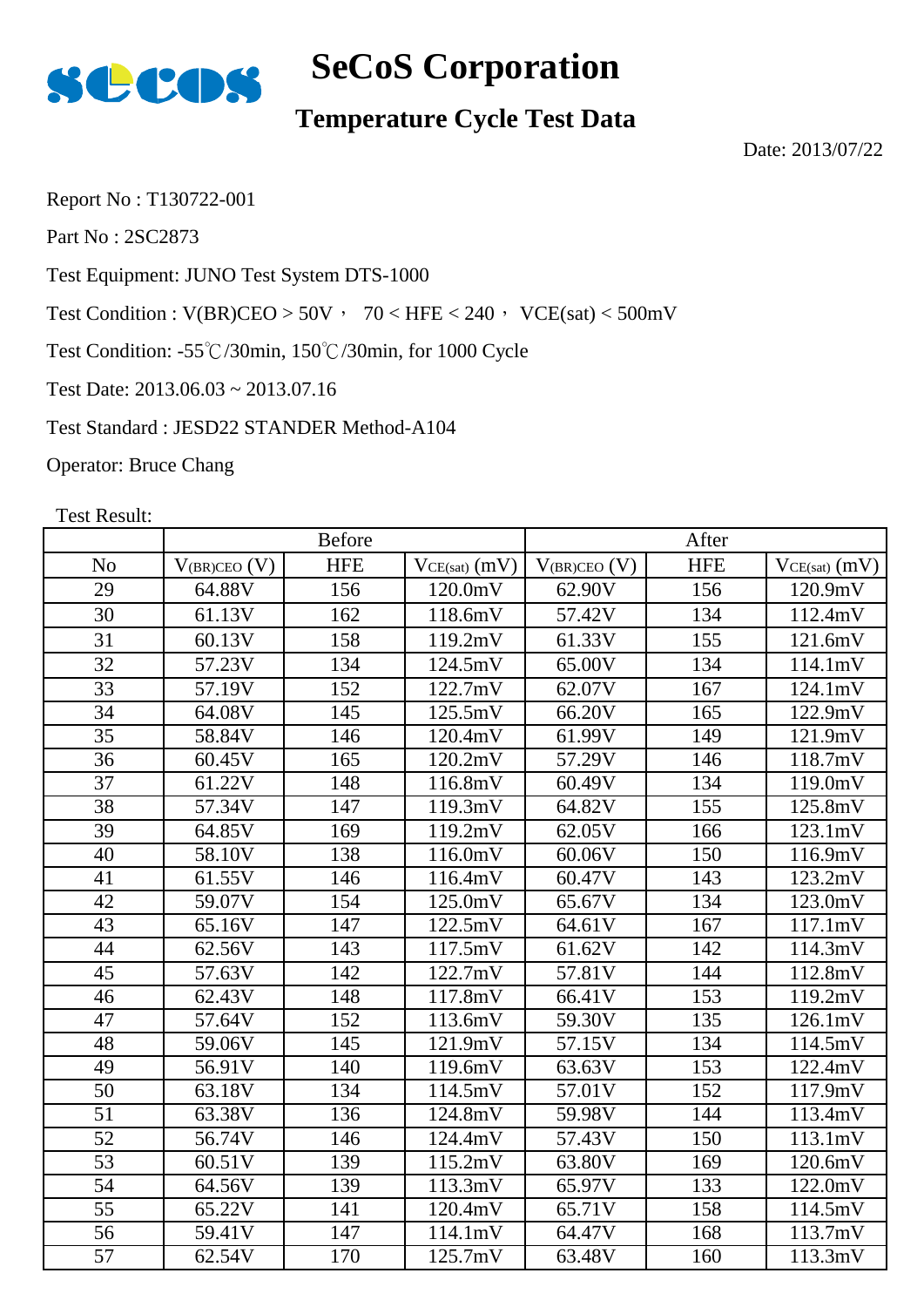

#### **Temperature Cycle Test Data**

Date: 2013/07/22

Report No : T130722-001

Part No : 2SC2873

Test Equipment: JUNO Test System DTS-1000

Test Condition :  $V(BR)CEO > 50V$ ,  $70 < HFE < 240$ ,  $VCE(sat) < 500mV$ 

Test Condition: -55℃/30min, 150℃/30min, for 1000 Cycle

Test Date: 2013.06.03 ~ 2013.07.16

Test Standard : JESD22 STANDER Method-A104

Operator: Bruce Chang

Test Result:

|                 |                     | <b>Before</b> |                   |                     | After      |                   |
|-----------------|---------------------|---------------|-------------------|---------------------|------------|-------------------|
| N <sub>o</sub>  | $V_{(BR)CEO}$ $(V)$ | <b>HFE</b>    | $VCE(sat)$ $(mV)$ | $V_{(BR)CEO}$ $(V)$ | <b>HFE</b> | $VCE(sat)$ $(mV)$ |
| 58              | 62.07V              | 161           | 116.9mV           | 60.85V              | 166        | 115.0mV           |
| 59              | 65.49V              | 141           | 121.0mV           | 59.15V              | 138        | 124.7mV           |
| 60              | 60.79V              | 144           | 122.6mV           | 62.83V              | 157        | 121.2mV           |
| 61              | 65.73V              | 161           | 119.3mV           | 61.71V              | 144        | 117.0mV           |
| 62              | 56.63V              | 167           | 116.6mV           | 59.68V              | 163        | 112.5mV           |
| 63              | 64.00V              | 165           | 124.9mV           | 64.13V              | 140        | 121.9mV           |
| 64              | 62.64V              | 158           | 121.0mV           | 62.81V              | 151        | 120.3mV           |
| 65              | 61.31V              | 154           | 117.1mV           | 56.92V              | 156        | 121.3mV           |
| 66              | 63.21V              | 150           | 117.3mV           | 62.80V              | 151        | 115.0mV           |
| 67              | 61.56V              | 153           | 112.8mV           | 66.15V              | 161        | 117.6mV           |
| 68              | 65.61V              | 162           | 113.8mV           | 64.27V              | 143        | 118.0mV           |
| 69              | 61.42V              | 169           | 124.1mV           | 64.09V              | 149        | 125.7mV           |
| 70              | 64.55V              | 156           | 120.6mV           | 65.39V              | 137        | 121.0mV           |
| 71              | 62.02V              | 157           | 113.3mV           | 57.45V              | 141        | 123.4mV           |
| 72              | 62.60V              | 165           | 122.6mV           | 61.55V              | 158        | 124.6mV           |
| 73              | 66.80V              | 144           | 122.2mV           | 56.76V              | 150        | 113.6mV           |
| 74              | 56.71V              | 157           | 118.5mV           | 59.74V              | 163        | 116.7mV           |
| $\overline{75}$ | 60.85V              | 141           | 119.6mV           | 62.20V              | 158        | 122.5mV           |
| 76              | 58.17V              | 133           | 124.7mV           | 61.89V              | 135        | 118.3mV           |
| 77              | 65.67V              | 147           | 112.9mV           | 63.54V              | 153        | 121.4mV           |
| <b>MAX</b>      | 66.69V              | 170           | 125.5mV           | 66.55V              | 169        | 125.8mV           |
| <b>MIN</b>      | 57.22V              | 133           | 113.6mV           | 56.80V              | 134        | 112.4mV           |
| <b>AVG</b>      | 61.70V              | 153           | 119.7mV           | 62.04V              | 153        | 118.7mV           |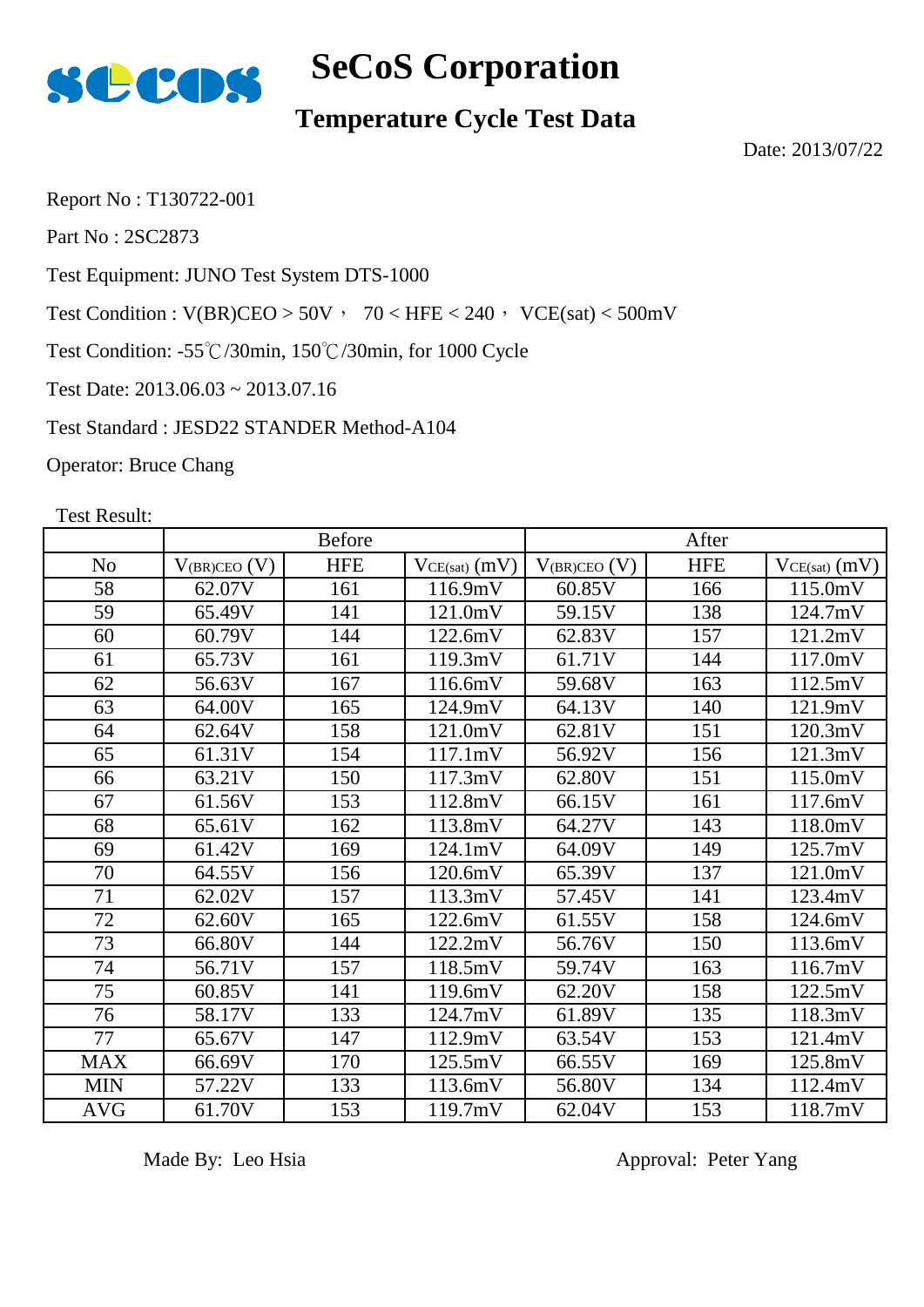

#### SCCOS **High Temperature High Humidity Test Data**

Date: 2013/07/22

Report No : T130722-001

Part No : 2SC2873

Test Equipment: JUNO Test System DTS-1000

Test Condition :  $V(BR)CEO > 50V$ ,  $70 < HFE < 240$ ,  $VCE(sat) < 500mV$ 

Test Condition: 85±2℃, 85±5%RH, 1000Hrs

Test Date: 2013.06.03 ~ 2013.07.16

Test Standard : JESD22 STANDER Method-A101

Operator: Bruce Chang

|                | <b>Before</b>     |            |                   |                   | After      |                   |
|----------------|-------------------|------------|-------------------|-------------------|------------|-------------------|
| N <sub>o</sub> | $V_{(BR)CEO} (V)$ | <b>HFE</b> | $VCE(sat)$ $(mV)$ | $V_{(BR)CEO} (V)$ | <b>HFE</b> | $VCE(sat)$ $(mV)$ |
| $\mathbf{1}$   | 60.62V            | 156        | 120.9mV           | 65.37V            | 170        | 121.5mV           |
| $\overline{2}$ | 62.43V            | 155        | 122.5mV           | 62.28V            | 152        | 121.8mV           |
| 3              | 64.60V            | 165        | 121.0mV           | 63.96V            | 162        | 112.9mV           |
| $\overline{4}$ | 62.26V            | 151        | 112.6mV           | 61.49V            | 133        | 124.3mV           |
| $\overline{5}$ | 57.89V            | 151        | 113.0mV           | 66.93V            | 133        | 115.9mV           |
| 6              | 66.46V            | 157        | 125.1mV           | 63.48V            | 151        | 114.8mV           |
| $\overline{7}$ | 61.88V            | 168        | 112.5mV           | 58.29V            | 168        | 112.4mV           |
| 8              | 59.68V            | 153        | 119.6mV           | 63.69V            | 162        | 118.1mV           |
| 9              | 59.01V            | 166        | 125.0mV           | 58.86V            | 151        | 125.0mV           |
| 10             | 57.98V            | 144        | 117.1mV           | 57.00V            | 144        | 119.7mV           |
| 11             | 64.31V            | 167        | 125.9mV           | 58.82V            | 164        | 114.5mV           |
| 12             | 59.80V            | 168        | 113.9mV           | 58.39V            | 162        | 117.4mV           |
| 13             | 62.16V            | 141        | 123.0mV           | 60.91V            | 151        | 122.7mV           |
| 14             | 60.08V            | 148        | 117.8mV           | 59.28V            | 134        | 113.3mV           |
| 15             | 60.69V            | 138        | 114.9mV           | 58.93V            | 145        | 117.1mV           |
| 16             | 60.67V            | 167        | 114.2mV           | 56.73V            | 151        | 114.8mV           |
| 17             | 64.83V            | 143        | 115.0mV           | 65.16V            | 155        | 118.2mV           |
| 18             | 62.91V            | 149        | 122.3mV           | 62.55V            | 156        | 116.2mV           |
| 19             | 60.69V            | 145        | 117.4mV           | 64.46V            | 165        | 120.3mV           |
| 20             | 60.28V            | 168        | 122.8mV           | 66.75V            | 164        | 126.1mV           |
| 21             | 60.70V            | 136        | 123.2mV           | 64.23V            | 153        | 119.7mV           |
| 22             | 56.88V            | 153        | 117.8mV           | 58.74V            | 135        | 113.8mV           |
| 23             | 60.78V            | 165        | 123.4mV           | 62.32V            | 135        | 116.9mV           |
| 24             | 65.63V            | 161        | 119.8mV           | 59.95V            | 168        | 120.1mV           |
| 25             | 65.99V            | 157        | 115.3mV           | 58.78V            | 134        | 124.5mV           |
| 26             | 62.56V            | 154        | 120.0mV           | 62.83V            | 142        | 121.2mV           |
| 27             | 57.78V            | 167        | 121.4mV           | 58.89V            | 145        | 121.3mV           |
| 28             | 57.62V            | 164        | 120.0mV           | 59.85V            | 137        | 119.1mV           |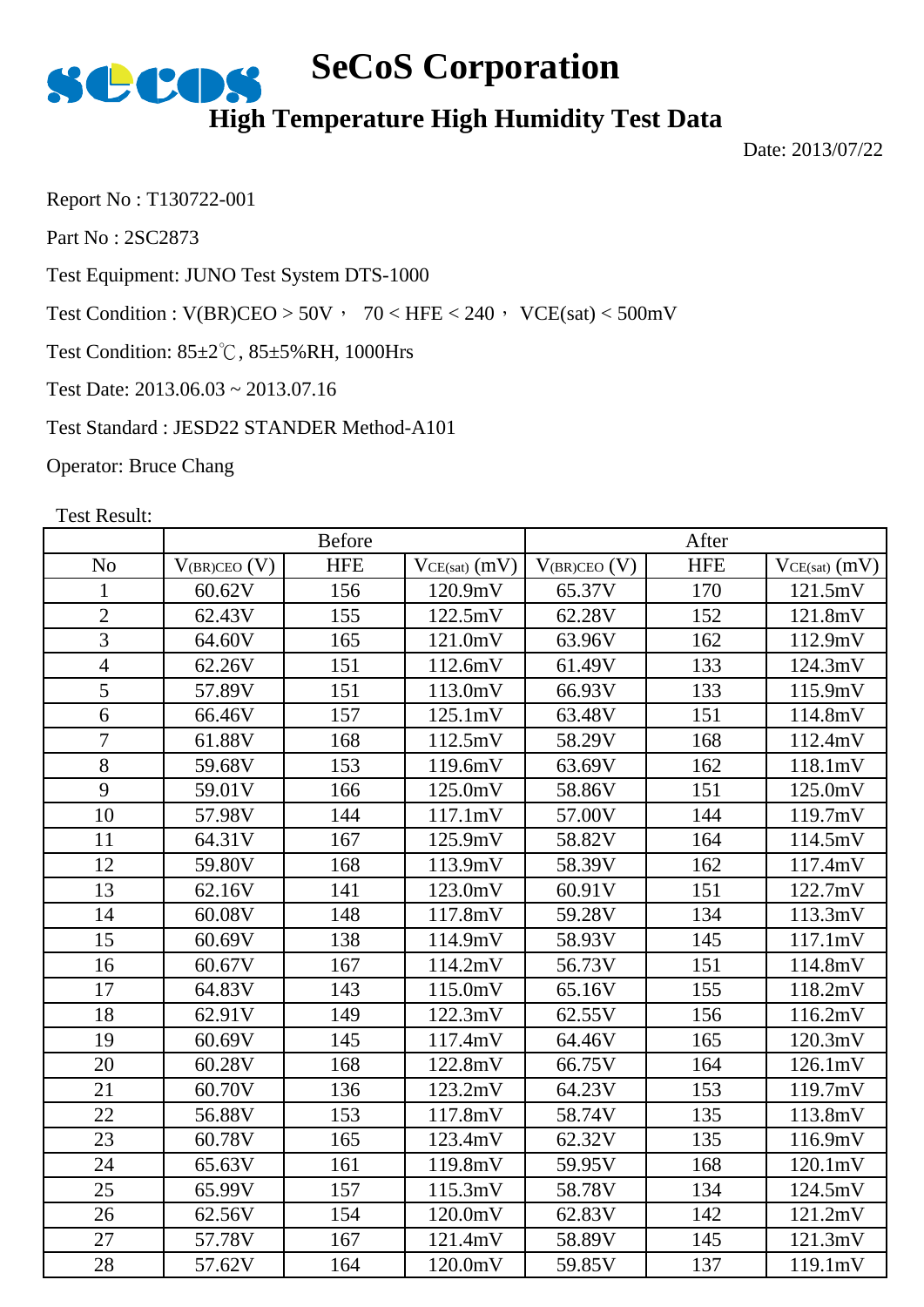

# **High Temperature High Humidity Test Data**

Date: 2013/07/22

Report No : T130722-001

Part No : 2SC2873

Test Equipment: JUNO Test System DTS-1000

Test Condition :  $V(BR)CEO > 50V$ ,  $70 < HFE < 240$ ,  $VCE(sat) < 500mV$ 

Test Condition: 85±2℃, 85±5%RH, 1000Hrs

Test Date: 2013.06.03 ~ 2013.07.16

Test Standard : JESD22 STANDER Method-A101

Operator: Bruce Chang

|                 | <b>Before</b>     |            |                   |                   | After      |                       |
|-----------------|-------------------|------------|-------------------|-------------------|------------|-----------------------|
| N <sub>o</sub>  | $V_{(BR)CEO} (V)$ | <b>HFE</b> | $VCE(sat)$ $(mV)$ | $V_{(BR)CEO} (V)$ | <b>HFE</b> | $VCE(sat)$ $(mV)$     |
| 29              | 63.77V            | 166        | 123.8mV           | 64.98V            | 156        | 114.5mV               |
| 30              | 63.16V            | 160        | 126.0mV           | 63.68V            | 164        | 123.9mV               |
| 31              | 58.40V            | 147        | 114.3mV           | 64.84V            | 160        | 121.5mV               |
| 32              | 61.47V            | 141        | 116.0mV           | 62.65V            | 156        | 122.5mV               |
| $\overline{33}$ | 64.15V            | 163        | 122.9mV           | 66.70V            | 155        | 114.1mV               |
| 34              | 58.76V            | 155        | 112.9mV           | 66.34V            | 147        | 124.3mV               |
| 35              | 58.53V            | 147        | 122.8mV           | 66.52V            | 134        | 124.2mV               |
| 36              | 65.69V            | 148        | 113.2mV           | 60.81V            | 140        | 115.6mV               |
| 37              | 62.17V            | 138        | 125.9mV           | 65.10V            | 139        | 122.1mV               |
| 38              | 65.78V            | 135        | 113.4mV           | 64.11V            | 142        | 121.3mV               |
| $\overline{39}$ | 60.72V            | 147        | 124.4mV           | 60.23V            | 167        | 116.0mV               |
| 40              | 64.16V            | 141        | 118.7mV           | 62.51V            | 144        | 115.5mV               |
| 41              | 61.81V            | 137        | 118.8mV           | 59.08V            | 133        | 118.0mV               |
| 42              | 57.72V            | 144        | 114.9mV           | 63.86V            | 147        | 118.6mV               |
| $\overline{43}$ | 60.99V            | 160        | 120.0mV           | 61.91V            | 168        | 119.0mV               |
| 44              | 66.13V            | 155        | 119.0mV           | 59.23V            | 141        | 115.0mV               |
| $\overline{45}$ | 57.12V            | 159        | 121.9mV           | 65.85V            | 164        | 115.1mV               |
| 46              | 59.65V            | 151        | 123.4mV           | 65.60V            | 155        | 119.0mV               |
| 47              | 66.91V            | 161        | 121.0mV           | 57.98V            | 138        | 124.8mV               |
| $\overline{48}$ | 61.81V            | 152        | 119.1mV           | 57.47V            | 160        | 124.8mV               |
| 49              | 61.01V            | 145        | 121.5mV           | 66.26V            | 157        | 122.8mV               |
| $\overline{50}$ | 64.14V            | 166        | 117.4mV           | 59.71V            | 147        | $\overline{1}16.3$ mV |
| 51              | 57.84V            | 166        | 112.5mV           | 61.37V            | 161        | 123.9mV               |
| 52              | 65.06V            | 137        | 124.2mV           | 63.42V            | 169        | 124.6mV               |
| $\overline{53}$ | 59.76V            | 134        | 123.9mV           | 64.83V            | 169        | 115.9mV               |
| $\overline{54}$ | 56.61V            | 153        | 115.3mV           | 57.14V            | 143        | 121.8mV               |
| 55              | 63.84V            | 166        | 124.2mV           | 57.27V            | 143        | 119.4mV               |
| $\overline{56}$ | 60.00V            | 155        | 121.5mV           | 59.50V            | 159        | 117.7mV               |
| $\overline{57}$ | 63.11V            | 166        | 121.8mV           | 65.91V            | 163        | 116.5mV               |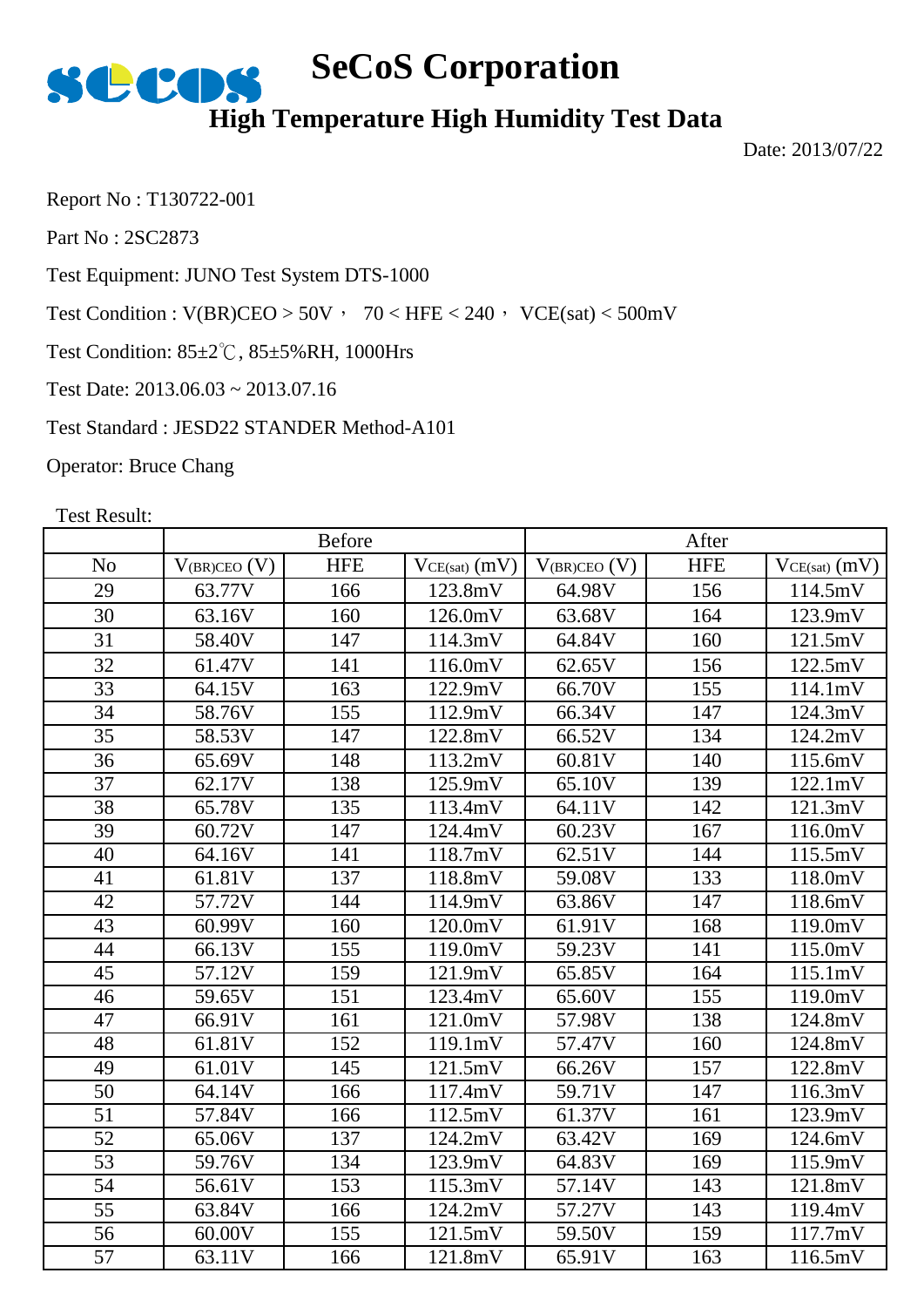

**High Temperature High Humidity Test Data**

Date: 2013/07/22

Report No : T130722-001

Part No : 2SC2873

Test Equipment: JUNO Test System DTS-1000

Test Condition :  $V(BR)CEO > 50V$ ,  $70 < HFE < 240$ ,  $VCE(sat) < 500mV$ 

Test Condition: 85±2℃, 85±5%RH, 1000Hrs

Test Date: 2013.06.03 ~ 2013.07.16

Test Standard : JESD22 STANDER Method-A101

Operator: Bruce Chang

Test Result:

|                 |                   | <b>Before</b> |                   |                   | After      |                 |
|-----------------|-------------------|---------------|-------------------|-------------------|------------|-----------------|
| N <sub>o</sub>  | $V_{(BR)CEO} (V)$ | <b>HFE</b>    | $VCE(sat)$ $(mV)$ | $V_{(BR)CEO} (V)$ | <b>HFE</b> | $VCE(sat)$ (mV) |
| 58              | 57.39V            | 138           | 119.4mV           | 63.21V            | 147        | 121.3mV         |
| 59              | 56.62V            | 164           | 114.5mV           | 62.20V            | 153        | 122.2mV         |
| 60              | 58.63V            | 141           | 123.2mV           | 60.55V            | 141        | 118.7mV         |
| 61              | 64.52V            | 169           | 125.9mV           | 58.28V            | 147        | 117.3mV         |
| 62              | 59.81V            | 159           | 124.4mV           | 60.43V            | 138        | 117.5mV         |
| 63              | 64.23V            | 137           | 122.6mV           | 61.28V            | 170        | 116.0mV         |
| 64              | 63.65V            | 143           | 120.1mV           | 63.12V            | 149        | 115.7mV         |
| 65              | 57.80V            | 140           | 113.2mV           | 60.01V            | 149        | 117.9mV         |
| 66              | 63.10V            | 169           | 114.3mV           | 65.72V            | 143        | 123.3mV         |
| 67              | 62.03V            | 146           | 125.0mV           | 58.84V            | 154        | 123.5mV         |
| 68              | 62.81V            | 168           | 113.8mV           | 62.51V            | 137        | 117.5mV         |
| 69              | 63.67V            | 154           | 126.0mV           | 65.39V            | 148        | 114.6mV         |
| 70              | 62.11V            | 166           | 117.8mV           | 60.88V            | 140        | 121.6mV         |
| 71              | 64.59V            | 164           | 121.9mV           | 66.37V            | 163        | 123.2mV         |
| 72              | 65.39V            | 166           | 115.7mV           | 59.93V            | 135        | 122.4mV         |
| 73              | 64.86V            | 138           | 123.7mV           | 65.93V            | 147        | 116.1mV         |
| 74              | 64.48V            | 151           | 123.0mV           | 63.87V            | 144        | 116.1mV         |
| 75              | 62.52V            | 162           | 121.5mV           | 57.60V            | 162        | 124.7mV         |
| 76              | 63.15V            | 143           | 120.8mV           | 60.98V            | 151        | 115.5mV         |
| $\overline{77}$ | 57.65V            | 161           | 115.9mV           | 63.36V            | 148        | 118.6mV         |
| <b>MAX</b>      | 66.46V            | 168           | 126.0mV           | 66.93V            | 170        | 126.1mV         |
| <b>MIN</b>      | 56.88V            | 136           | 112.5mV           | 56.73V            | 133        | 112.4mV         |
| <b>AVG</b>      | 61.37V            | 155           | 119.3mV           | 61.72V            | 152        | 118.9mV         |